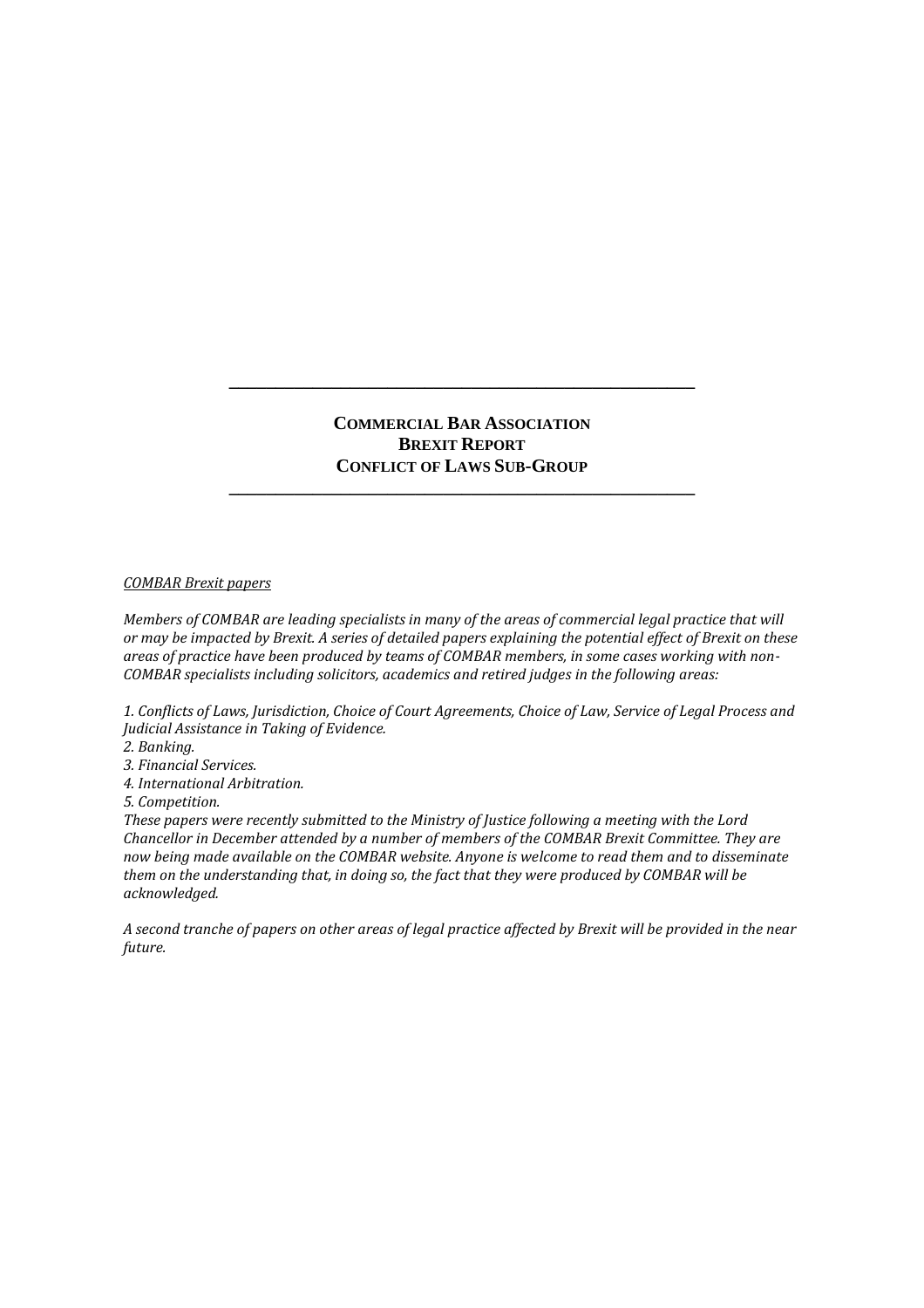# **TABLE OF CONTENTS**

|                | PART II: JURISDICTION, CHOICE OF COURT AGREEMENTS AND ENFORCEMENT          |
|----------------|----------------------------------------------------------------------------|
|                |                                                                            |
| $\mathsf{A}$ . |                                                                            |
| $\mathbf{B}$   | FUTURE ROLE OF THE CJEU AND EFFECT OF ITS JUDGMENTS IN RELATION TO THE BIR |
|                |                                                                            |
|                | C. PORTABILITY OF JUDGMENTS IS NOT INTRINSICALLY LINKED TO FREEDOM OF      |
|                |                                                                            |
| D.             |                                                                            |
| $E_{\rm c}$    | RELIANCE ON PRE-EU BILATERAL TREATIES NOT A REALISTIC OPTION EITHER  19    |
| $\mathbf{F}$ . | IMPORTANCE OF THE HAGUE CONVENTION 2005 IN THE OVERALL SCHEME 20           |
|                |                                                                            |
|                |                                                                            |
|                | PART V: JUDICIAL ASSISTANCE IN THE TAKING OF EVIDENCE WITHIN THE EU        |
|                |                                                                            |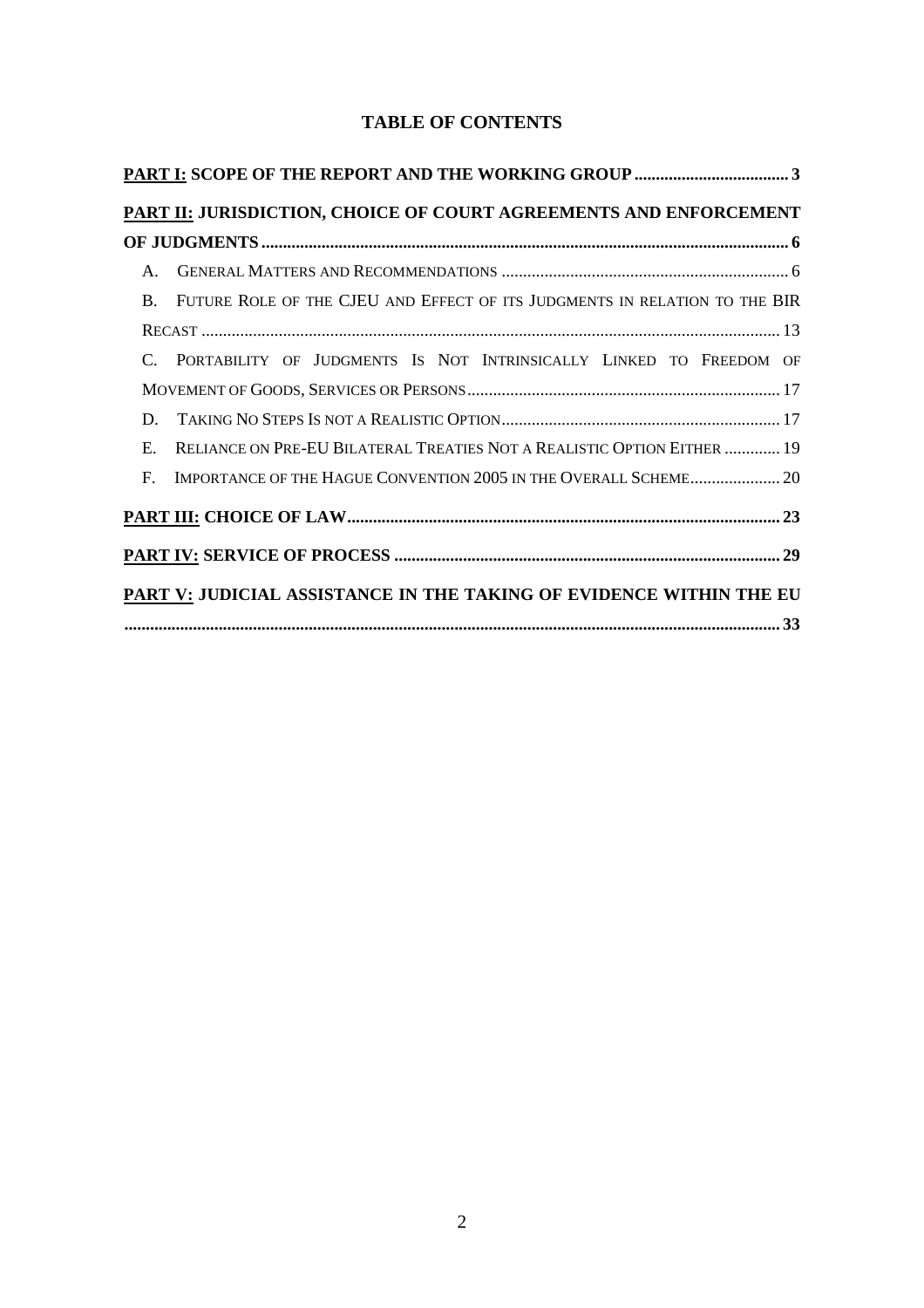### **PART I: SCOPE OF THE REPORT AND THE WORKING GROUP**

#### *Scope Of Report*

- 1. This Report is the product of a wide collaboration between self-employed members of COMBAR, former members of the judiciary, academics, solicitors and members of the Bar in employed practice. It addresses a series of questions, which have been collected together for examination by a sub-group dealing with the conflict of laws. Certain of the issues examined in this Report have already been the subject of fairly wide public discussion and analysis. Where this is so, in the interests of brevity we have endeavoured to identify the conclusions already reached and only add such further commentary as is considered desirable.
- 2. This Report covers:
	- 2.1. Allocation of jurisdiction, choice of court agreements and enforcement of judgments in civil and commercial matters;
	- 2.2. Choice of law;
	- 2.3. Service of process in the European Union ("**EU**") under the Service Regulation; and
	- 2.4. Judicial assistance in the taking of evidence.
- 3. In summary, we recommend that:
	- 3.1. In relation to Allocation of jurisdiction, choice of court agreements and the enforcement of judgments are amongst the highest priorities to be addressed in post-Brexit arrangements for civil justice and the United Kingdom ("**UK**") should:
		- 3.1.1. Enter into a UK-EU Agreement with the EU to ensure the continued application of the BIR Recast. The existing EC-Denmark Agreement provides a ready precedent.
		- 3.1.2. Become a signatory to the Lugano Convention 2007.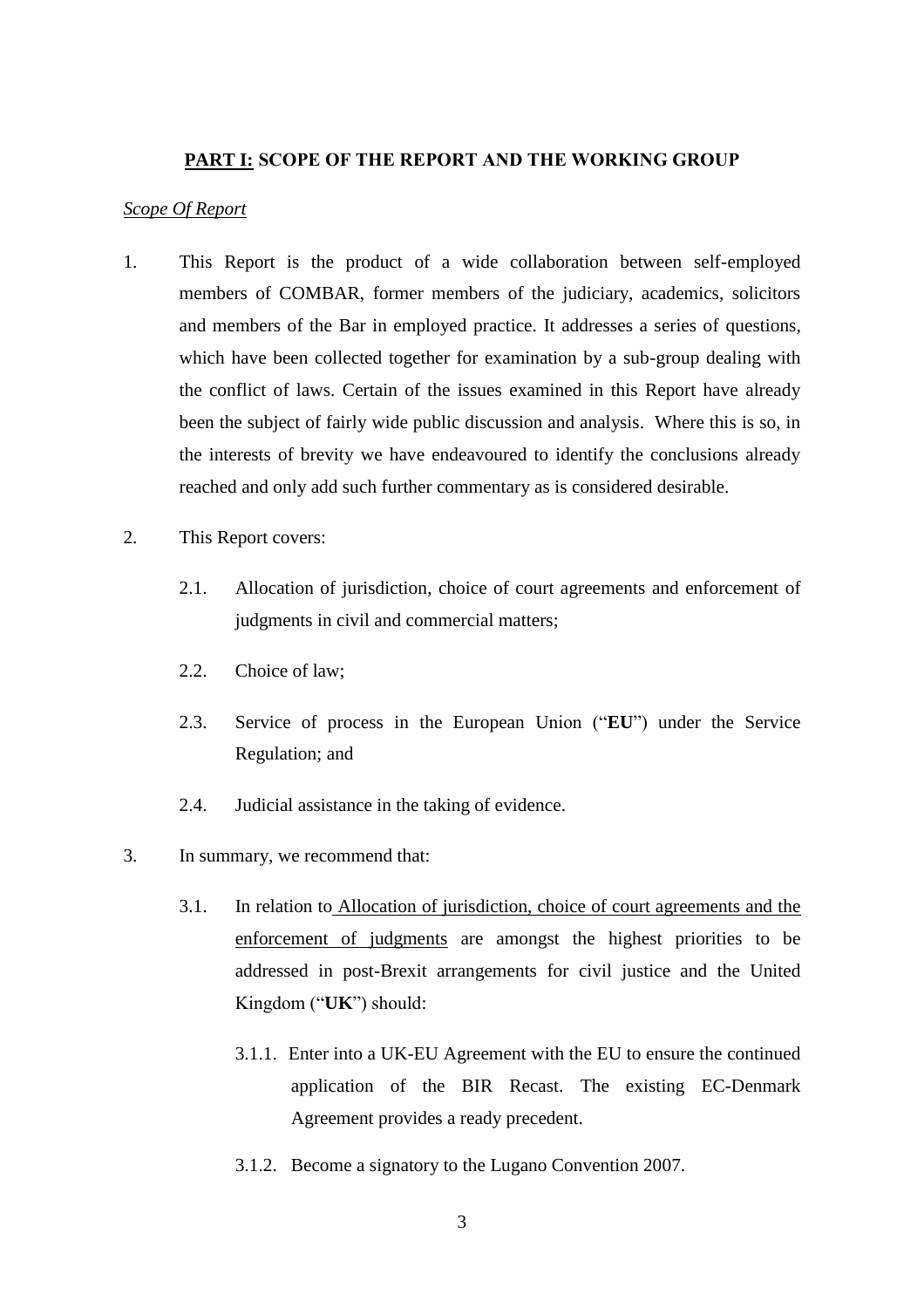- 3.1.3. Become a signatory to the Hague Convention 2005.
- 3.1.4. Adopt transitional arrangements to ensure a smooth transition and adopt the recommendations proposed by the Bar Council.
- 3.2. In relation to choice of law, the UK should adopt the Rome I and Rome II Regulations as a matter of domestic law.
- 3.3. In relation to service of process, the UK should seek to conclude a treaty with the EU, which could either be combined with or separate from the proposed treaty in relation to jurisdiction, choice of court agreements and enforcement of judgments.
- 3.4. In relation to judicial assistance in the taking of evidence, it is possible for the UK to proceed by relying on the default position. Alternatively, the UK could seek to conclude a treaty with the EU, which could either be combined with or separate from the proposed treaties already mentioned. A further alternative would be the conclusion of further bilateral agreements and domestic law changes. This area is the lowest priority to be addressed.

### *Members Of Sub-Group*

- 4. The COMBAR Conflicts Sub-Group is comprised as follows (all members of COMBAR unless otherwise stated):
	- 4.1. David Joseph QC, Chair
	- 4.2. Sir Richard Aikens (Ex Court of Appeal)
	- 4.3. Lucas Bastin
	- 4.4. Ed Bowles (Standard Chartered Bank)
	- 4.5. Simon Colton
	- 4.6. Ed Crosse ( Partner Simmons & Simmons and President of London Solicitors Litigation Association)
	- 4.7. Jasbir Dhillon QC
	- 4.8. Andrew Dinsmore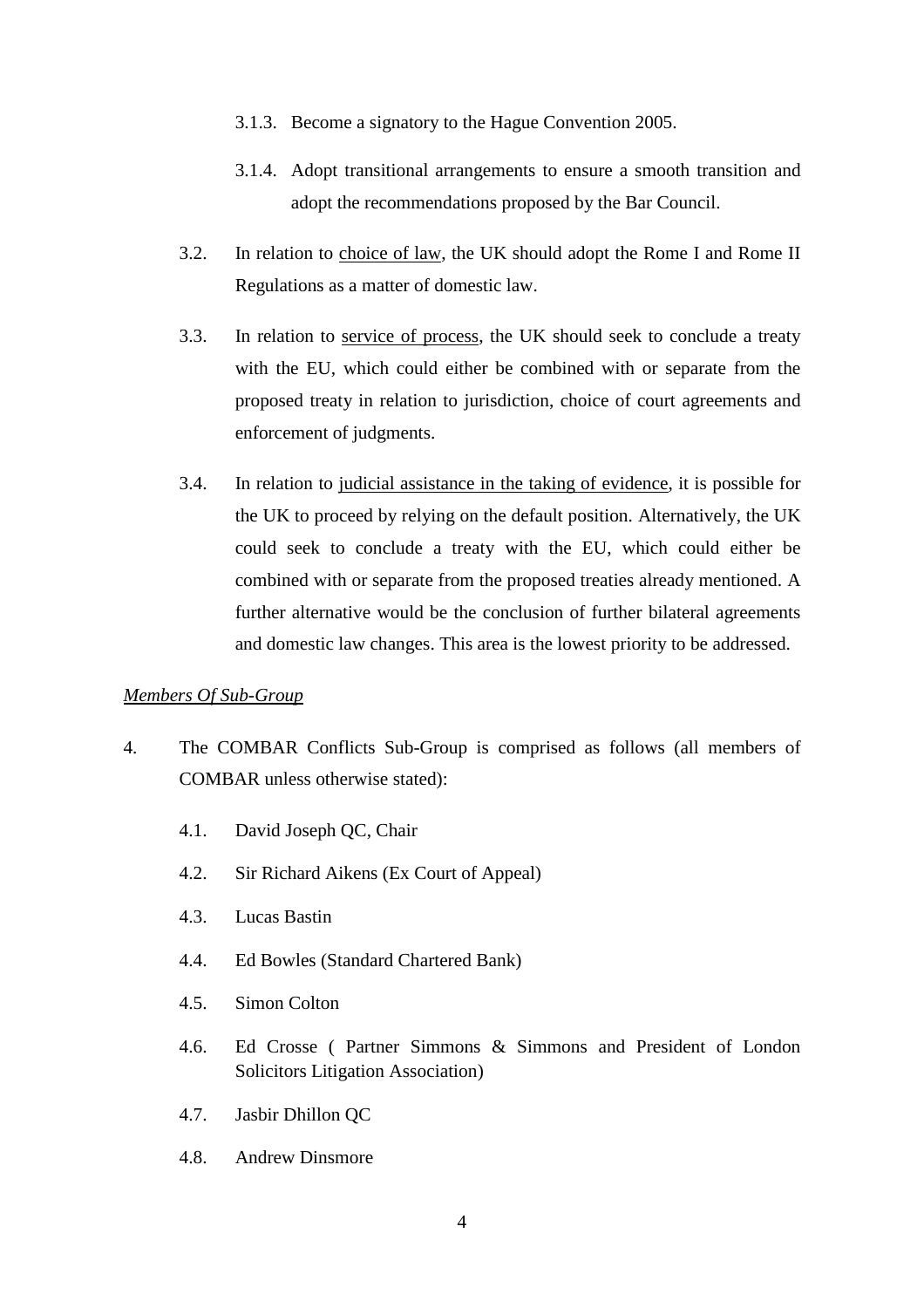- 4.9. Sarah Garvey ( Allen & Overy, Chair of the Law Society's EU Committee and member of the Lord Chancellor's Advisory Committee on Private International Law, chaired by Lord Mance.)
- 4.10. Richard Hoyle
- 4.11. Sara Masters QC
- 4.12. Michael McParland
- 4.13. Belinda McCrae
- 4.14. Hugh Mercer QC
- 4.15. Dr. Louise Merrett (Reader in Law, Trinity College Cambridge)
- 4.16. Conall Patton
- 4.17. Henry Forbes Smith
- 5. As this has been a large collaborative effort, it is necessary to pass on particular thanks and gratitude to all those who have put in an exceptional amount of work in addressing and researching these important questions. In particular, we would like to thank Andrew Dinsmore and Richard Hoyle who acted as Rapporteurs to the Sub-Committee.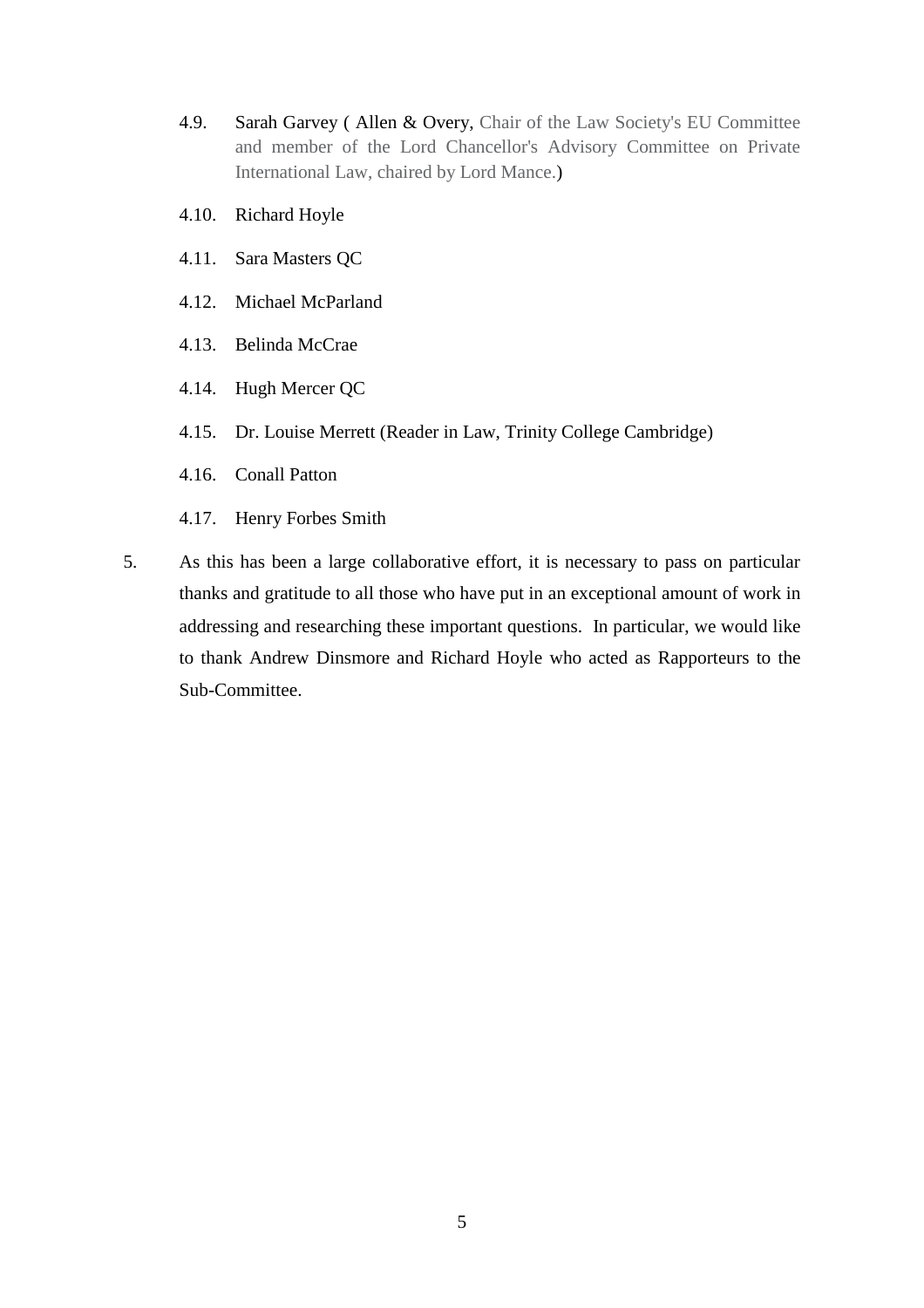### **PART II: JURISDICTION, CHOICE OF COURT AGREEMENTS AND ENFORCEMENT OF JUDGMENTS**

### **A. GENERAL MATTERS AND RECOMMENDATIONS**

- 6. An efficient and predictable system for the allocation of jurisdiction, enforcement of choice of court agreements and enforcement of subsequent judgments in civil and commercial matters plays an important role not only in the UK but also across all the EU Member States. It provides a secure and stable platform for business to be conducted throughout the EU and is a factor, which not only assists business established in the UK and Europe but also militates in favour of those who are domiciled outside of the EU deciding to conduct business in the UK and throughout the EU.
- 7. International business seeking to conclude commercial contracts in the EU expects that the contracts entered into and related subsequent judgments will be enforced in an efficient and cost-effective manner. Equally, business rightly expects that choice of court agreements will be respected and enforced. Steps should be taken for the benefit of the wider business community in Europe to ensure that this remains the case even after the UK's exit from the EU following the triggering of Article 50 of the Treaty on European Union ("**TEU**").
- 8. The recommendations made in this section are similar to those recommended in a series of papers written from the perspective of most (if not all) sectors of the legal profession which have also examined these issues, and to which we refer herein.
- 9. The approach of this Sub-Committee has been to examine these recommendations further, identify specific issues for particular consideration, and, as far as is possible, to ensure that our conclusions reflect the interests not only of the UK but also those of the wider business community. This is important because the UK currently enjoys an extremely strong reputation and presence in matters of crossborder commerce and international litigation. The continuation of robust and effective systems for the resolution of international legal disputes is important for the continued strength of the UK legal services industry and the contribution of that sector to the UK economy.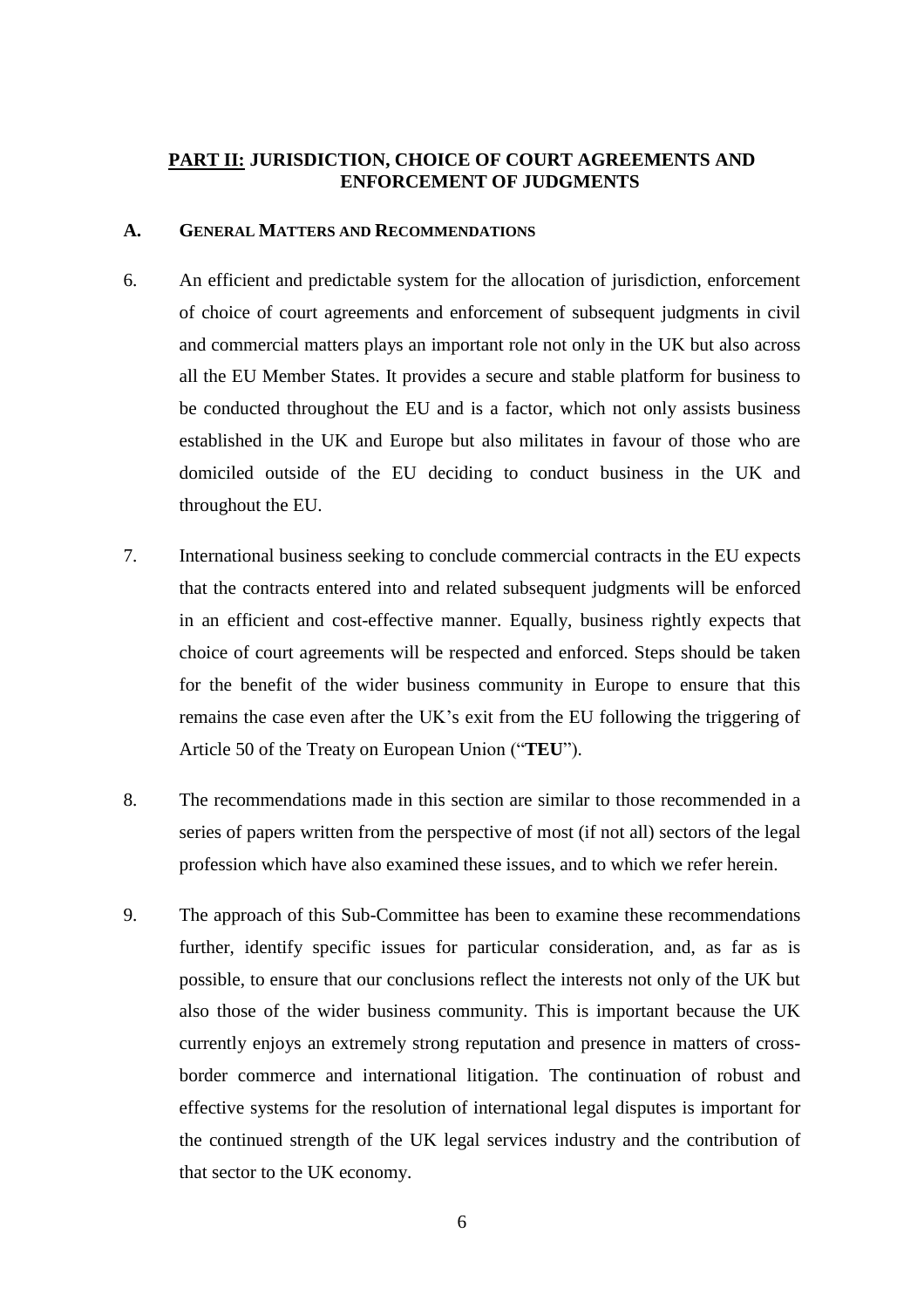- 10. One particular matter which we have been able to identify in our research, and discussions in the wider legal community, is the need for certainty. The legal and business communities strive for certainty and place great premium on it not only in terms of the end result, but also the direction of travel. We have concluded that it is strongly desirable for the Government to make its aims in this particular sphere clear and publicly known at the earliest possible stage. There are many competing interest groups in the European legal community now seeking to take advantage of the present uncertainty in order to divert business away from the UK. There is already a growing literature being published by leading European scholars indicating that Brexit may mean that  $English<sup>1</sup>$  jurisdiction clauses can no longer safely be utilised and therefore (although we would suggest a little overdramatically) presaging the end of Britain's domination of the market for international legal services.<sup>2</sup> The worry caused by a lack of certainty is also being voiced by a number of the general counsel of leading companies that have to look after the multi-national interests of their employers.
- 11. In this context it is important to underscore the importance of the legal services industry to the wider economy.
	- 11.1. It is one of Britain's larger net exporters with an estimated annual positive contribution to the net balance of payments in excess of £3.4bn, over 300,000 are employed in the sector and the most recent figures for annual gross fees billed exceeded £30bn.<sup>3</sup>
	- 11.2. The popularity and certainty of the UK courts, the judgments of which are almost uniquely enforced across the EU and large parts of the common law world, results in many foreign corporations insisting that their international contracts are governed by English law and subject to English jurisdiction. This enables both UK and foreign companies to litigate under a law and in a system with which they are familiar, thereby saving them litigation costs (including by way of early settlement due to predictable outcomes). Recent

<sup>&</sup>lt;sup>1</sup> References herein to 'English' courts, jurisdiction clauses, and law, should be understood to refer to the courts, jurisdiction and law of England & Wales.

<sup>2</sup> Professor Burkhard Hess - *Brexit and English Jurisdiction Clauses- Back to the Past* - Practice of International Private and Procedural Law (IPrax), Volume 36, Issue 5, p 409 September/ October 2016.

<sup>&</sup>lt;sup>3</sup> City UK Survey of the Legal Sector July 2016.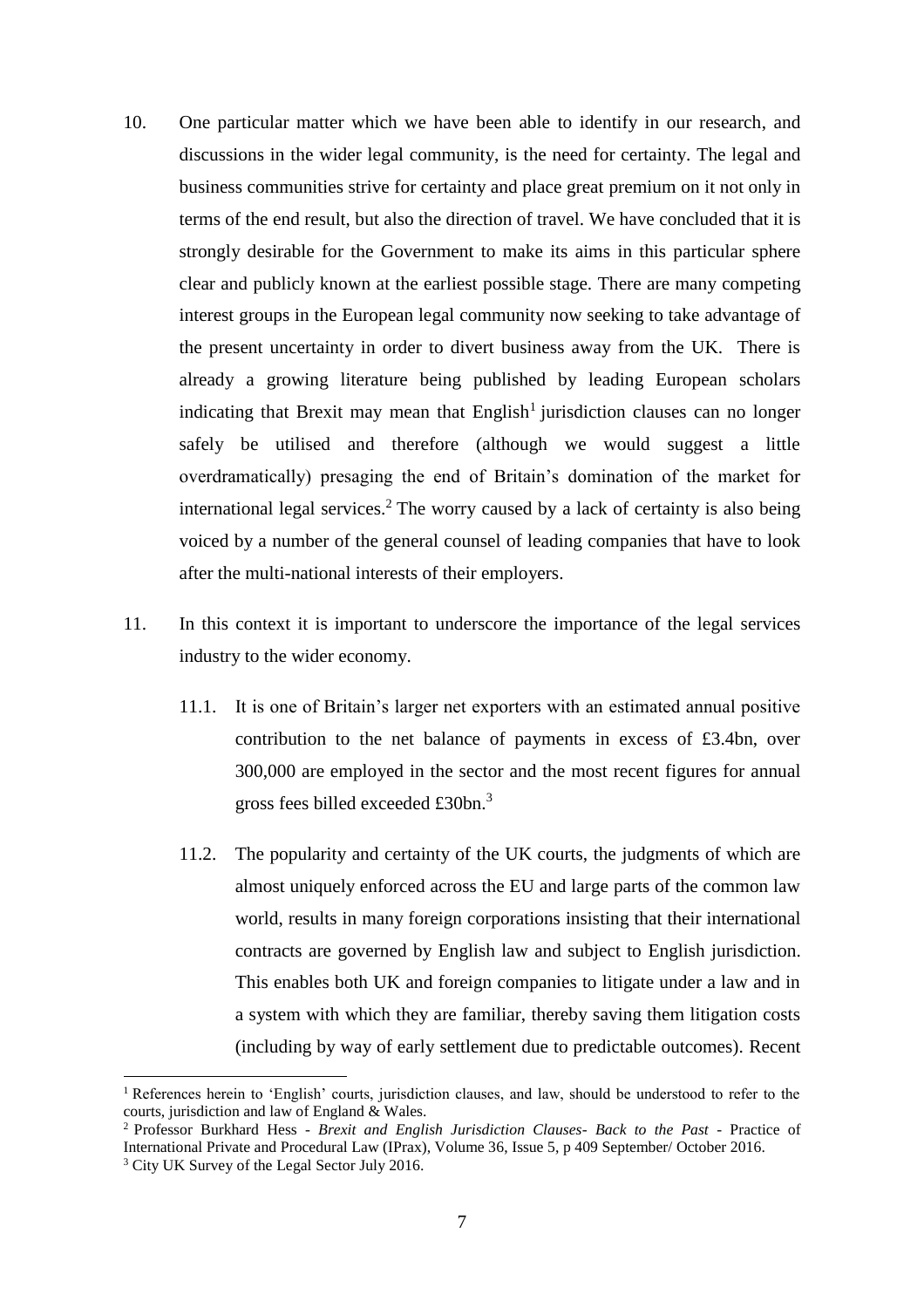statistical analysis shows that over 80% of cases before the English Commercial Court involve at least one foreign party.

### *The current position and the default position following Brexit*

- 12. Three areas of central significance to the subject matter of this report are the establishment of jurisdiction, the enforcement of choice of court agreements and the ability to enforce judgments:
	- 12.1. The position in EU Member States on these issues is currently governed by Regulation (EU) No. 1215/2012 (the "**BIR (Recast)**") which replaced, and made a number of improvements to, Council Regulation (EC) No. 44/2001 ("BIR") and "*superseded*"<sup>4</sup> the 1968 Brussels Convention.<sup>5</sup>
	- 12.2. As between EU Member States and European Free Trade Area ("**EFTA**") States,<sup>6</sup> the position is governed by the Lugano Convention 2007, which replaced the Lugano Convention 1988 and mirrors the provisions of the BIR (i.e. without the further amendments and improvements introduced by the BIR Recast).
	- 12.3. In addition to the above, EU Member States, Mexico and Singapore are all signatories to the Hague Convention on Choice of Court Agreements 2005 ("**Hague Convention 2005**"), which seeks to protect exclusive choice of court agreements and provides for the enforcement of judgments made pursuant to such agreements. The Hague Convention 2005 entered into force on 1 October 2015 as between Mexico and the EU.
- 13. In the event that Article 50 is triggered and the UK leaves the EU after two years, without some kind of transitional agreement with the EU, the BIR Recast would cease to apply in the UK or in the EU as regards the UK. <sup>7</sup> Further, the Lugano

<sup>4</sup> See Article 68 of the BIR Recast; the effect of this provision is discussed below.

<sup>5</sup> This was signed by the six original States of the European Economic Community and there have been four subsequent amending Accession Conventions in 1978, 1982, 1989 and 1996 leading to a total of 15 Contracting States.

<sup>&</sup>lt;sup>6</sup> These presently constitute Iceland, Norway and Switzerland. Although Liechtenstein is an EFTA State, it does not participate in the Lugano regime.

<sup>7</sup> Art. 50(3) of the TEU states that "*the Treaties*" cease to apply at the end of the two-year period which are defined in Art. 1 of the TEU as being the TEU itself and the Treaty on the Functioning of the European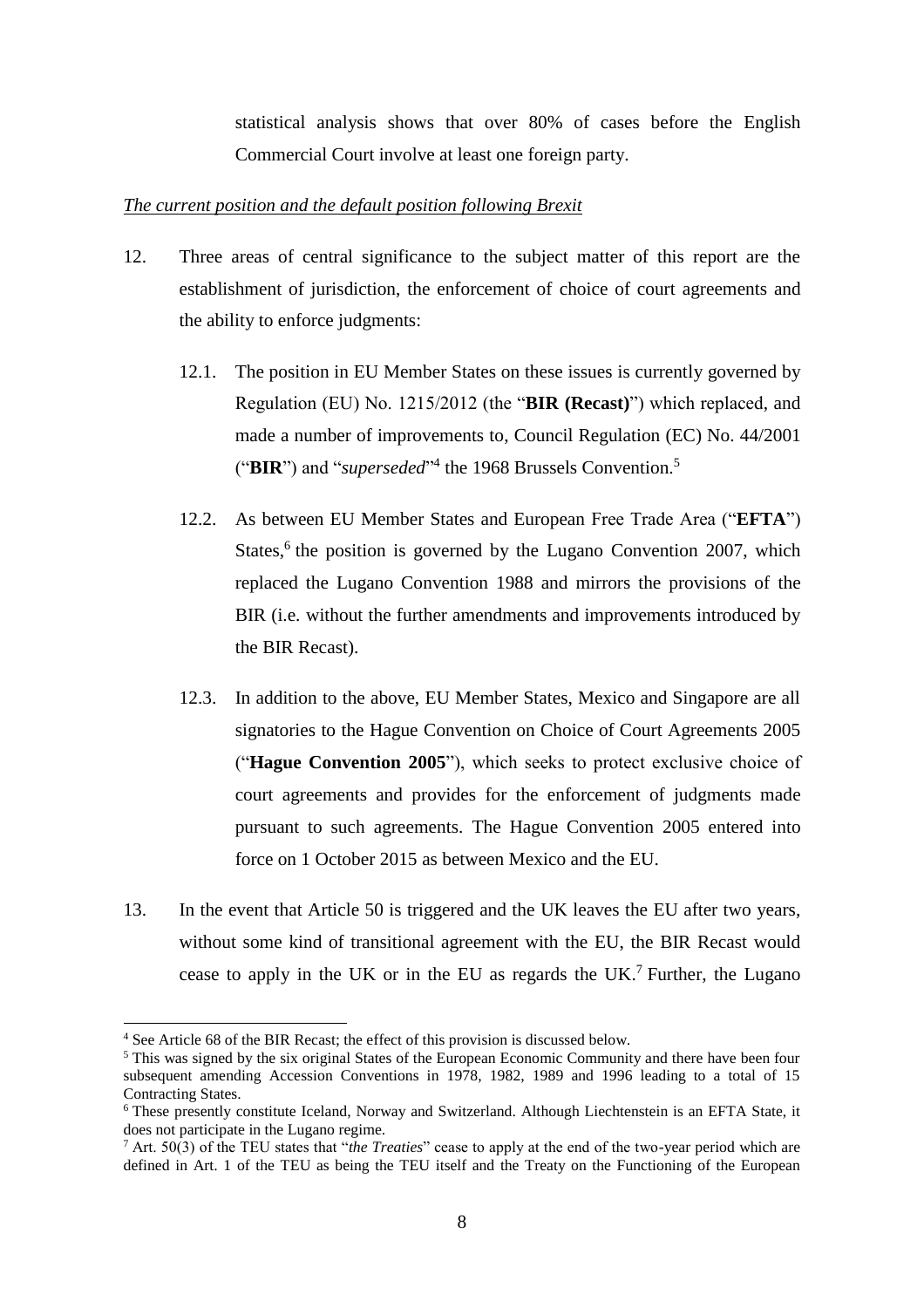Convention 2007 and the Hague Convention 2005 would also cease to apply because the UK is not a signatory to these conventions in its own right; rather, they are binding solely through the UK's membership of the EU. $^8$  As regards the latter, one important consequence is that unless the UK becomes a party to and ratifies the Hague Convention 2005, it will cease to apply to this jurisdiction as regards exclusive choice of court agreements within the scope of the treaty.

- 14. If the BIR Recast were to cease to apply following Brexit (and no replacement regime were to be agreed), we anticipate the following material negative consequences:
	- 14.1. A number of corporations presently domiciled or based in the UK would no doubt take into account, amongst other issues, the comparative jurisdictional position of the UK and other EU countries when reaching a decision as to the location or relocation of its business headquarters.<sup>9</sup>
	- 14.2. The jurisdiction of the English courts, including English choice of court and choice of law agreements, would no doubt be seen much less favourably by the international commercial community if there was a question mark over the enforcement of English choice of court agreements and if judgments of the English courts could not be enforced readily across the EU.
	- 14.3. The same applies if proceedings under the jurisdiction of the English courts were not accompanied by the ability to obtain enforceable interim measures

 $\overline{a}$ 

Union ("**TFEU**"). Thus, Art. 288 of the TEU, which provides that regulations have direct effect in Member States, would cease to have effect such that the BIR Recast, being such a regulation, would no longer be binding in the UK. Moreover, by reason of the wording of Art 36.1 of the BIR Recast, Member State courts would no longer enforce an English court judgment in accordance with the advantageous provisions of the BIR Recast, since the UK would not be a Member State at the time of judgment.

<sup>&</sup>lt;sup>8</sup> The Hague Convention 2005 and the Lugano Convention 2007 were signed by the EU for and on behalf of all EU Member States pursuant to its exclusive competence in this sphere and thus are binding upon those Member States without the need for any further domestic ratification as a result of Arts. 216 and 217 of the TFEU and see further *Opinion 1/03* [2006] ECR I 1145. In the event of Brexit, the UK will no longer be a Member State and thus will no longer be a signatory to the Hague Convention 2005 nor Lugano Convention 2007 by virtue of their EU membership. It will therefore be necessary that we sign and ratify in our own right.

<sup>9</sup> The Irish Industrial Development Agency indicated in December 2016 that it had received inquiries from about 100 corporations looking to relocate from the UK to Ireland. It is to be noted that Ireland, in line with other EU countries, has specific agencies whose brief is to encourage relocation from the UK.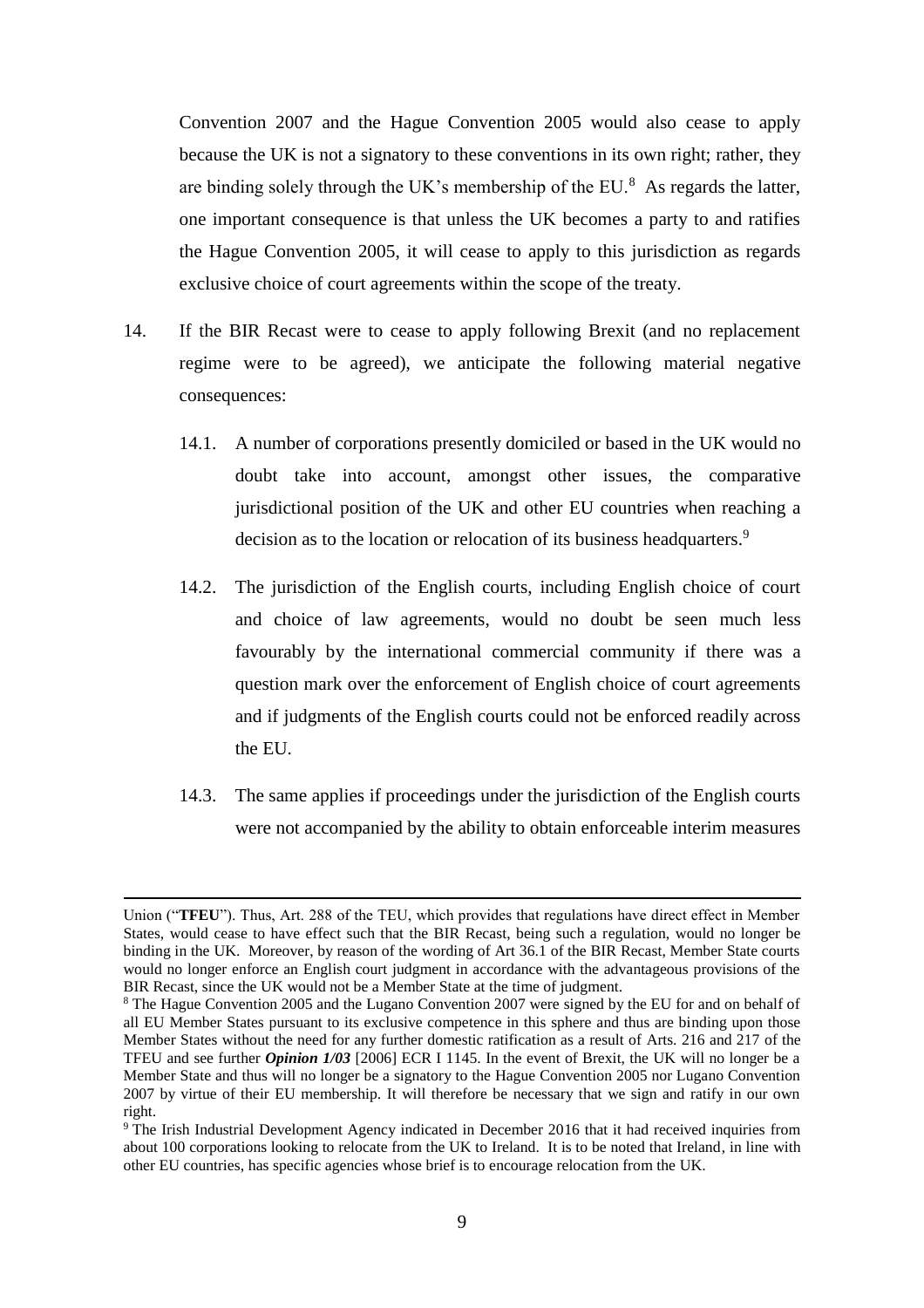in support from the courts of other EU Member States pursuant to Art 35 of the BIR Recast.

- 14.4. An English defendant sued in another Member State would receive none of the protection afforded under the present BIR Recast regime in terms of the default principle of having the right to proceedings being brought in its own domestic court, albeit subject to well defined narrow exceptions. Instead, such an English defendant (if sued to judgment in the courts of another Member State) would be exposed to that judgment being enforced throughout the EU. The BIR Recast would, of course, still apply amongst the remaining 27 EU Member States.
- 14.5. The BIR Recast provides reinforced protection for certain categories of party or disputes such as matters relating to consumer contracts, employment contracts and insurance. This is generally considered to be desirable given the unequal bargaining power that frequently prevails in these contexts. This protection would no longer prevail if the provisions of the BIR Recast were to cease to apply in the United Kingdom.
- 14.6. Further, without a replacement treaty, it is anticipated that there would be material disadvantages with respect to proceedings brought in the English courts pursuant to an English choice of court agreement. In the event of parallel proceedings before another Member State court, EU Member States will treat jurisdiction agreements in favour of the English courts in the same way as those in favour of a non-EU Member State such that:
	- 14.6.1. The agreement would be outside the scope of Article 25 of the BIR Recast.
	- 14.6.2. Parties would no longer benefit from the reinforced protection given to jurisdiction agreements introduced by Article 31(2) of the BIR Recast in the event one party to the agreement sought to ignore the choice of court and bring a lawsuit in the courts of another Member State. Article 31(2) presently requires the 'non-chosen court' to stay its proceedings in order to permit 'the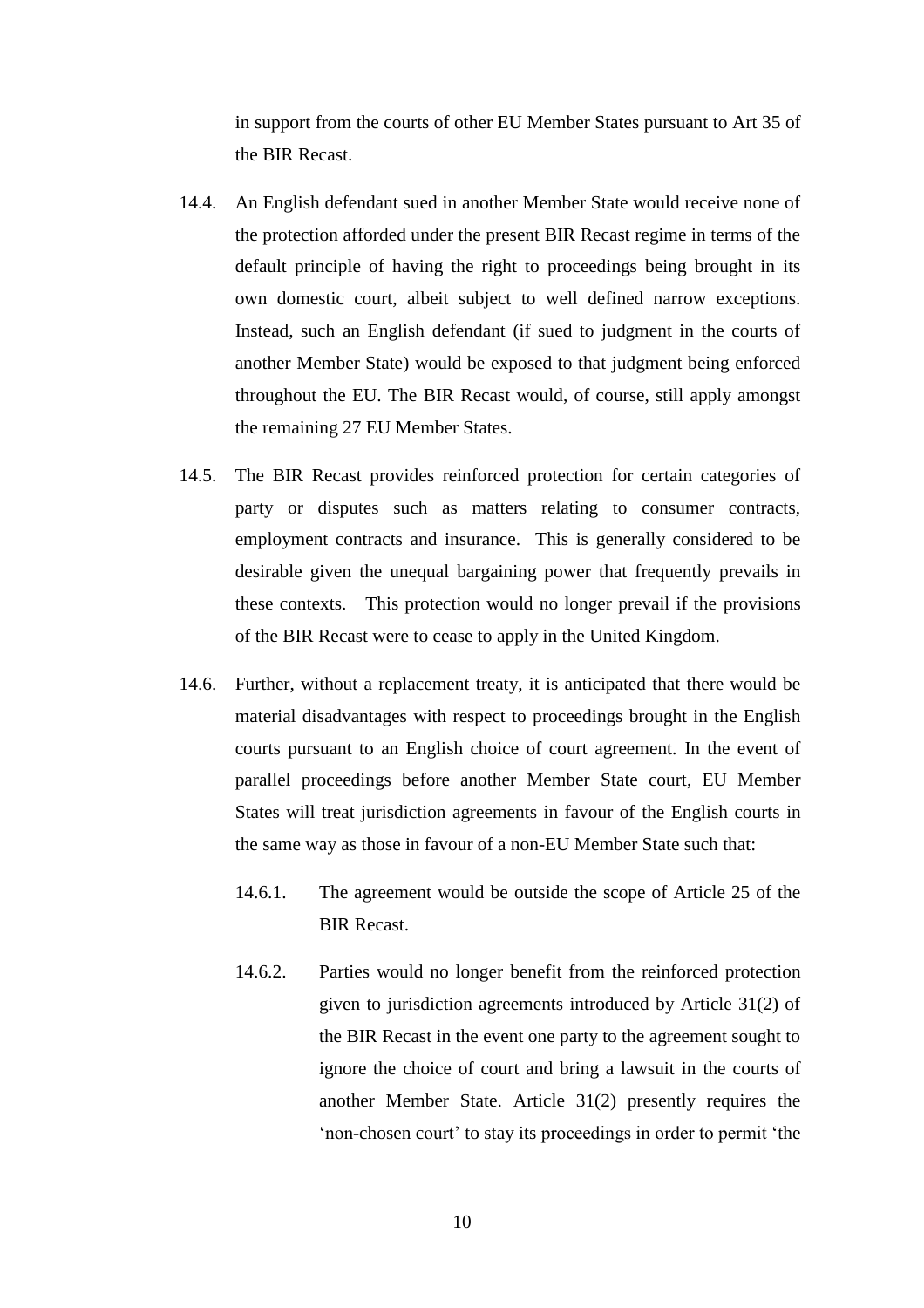chosen court' to rule on the validity of the choice of court agreement.

- 14.6.3. Instead, the ability of another Member State court which had jurisdiction under the BIR Recast to stay in favour of an English jurisdiction agreement (or more generally) would depend on the application of Articles 33 and 34 thereof. These contain a series of conditions before a stay can be granted. There would therefore be an increased risk of parallel proceedings.
- 14.7. Equally, the relatively clear demarcation with respect to arbitration proceedings brought in court which is presently expressed in Recital 12 of the BIR Recast, would no longer apply. English common law rules would provide significant protection as regards proceedings in this jurisdiction, nevertheless, there would be an increased risk of conflicting parallel proceedings in the arbitration context too. This would be damaging to the efficacy of international arbitration.
- 14.8. English judgments made at a time when the UK was not a Member State would no longer be automatically enforceable in other Member States but rather the national law of each state would determine enforceability.
- 15. As a result, it is crucially important that the UK decides at the earliest possible opportunity on its approach to the allocation of jurisdiction, the enforcement of choice of court agreements and the enforcement of judgments following Brexit. In this context it is important to recognise that negotiations over provisions for choice of court and law take place on a daily basis and the impact of any delay may not be felt for a number of years in the future until parties fall into dispute.<sup>10</sup>

<sup>10</sup> See further Thomas Schelling *Micromotives and Macrobehaviour* (1978) with regard to the unintended and unwelcome long term consequences of small changes in behaviour.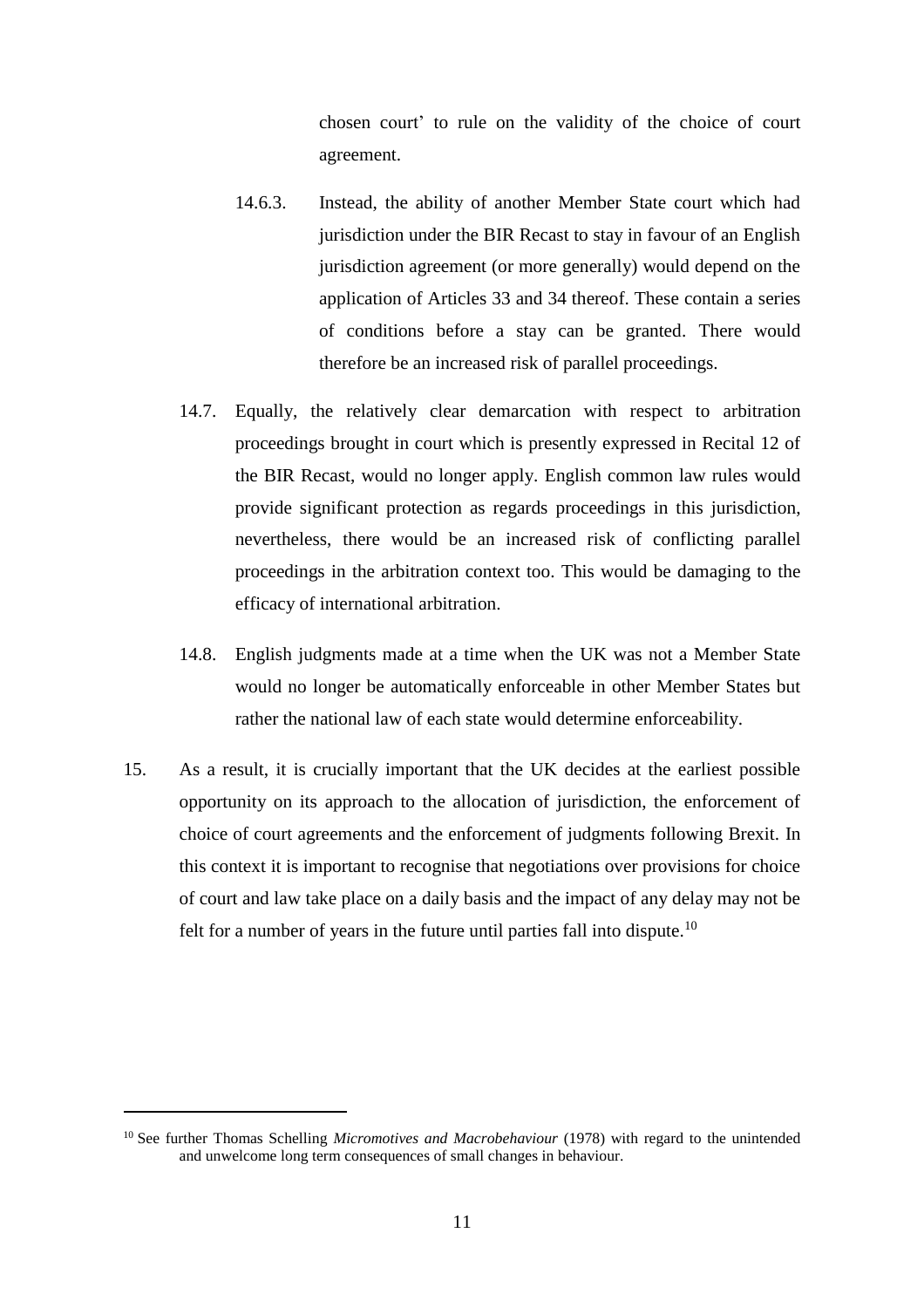### *Recommendations*

- 16. These issues have been considered in detail in the Bar Council report,  $11$  in the unanimous recommendations given in evidence to the Parliamentary Justice Select Committee,<sup>12</sup> in a number of academic papers,  $13$  and by the London Solicitors Litigation Association.<sup>14</sup>
- 17. The Bar Council report and the evidence to the Parliamentary Justice Select Committee each noted that these issues cannot be addressed solely through domestic action, for example through the Government's stated policy of incorporating certain aspects of EU law into domestic law. <sup>15</sup> Whilst domestic action could be taken to address the establishment of jurisdiction in the UK, it would fail to ensure reciprocity with other States such that they would not be obligated to enforce UK judgments or allocate jurisdiction with respect to UK nationals or domiciled corporations as is required at present. Given the vital importance of enforcement and a mutually respected system for the allocation of jurisdiction, a domestic solution is entirely inadequate.
- 18. As a result, the Bar Council and the evidence given to the Parliamentary Justice Select Committee has recommended that the UK should take the following action as a package:

<sup>&</sup>lt;sup>11</sup> http://www.barcouncil.org.uk/media/508513/the brexit papers.pdf

<sup>&</sup>lt;sup>12</sup> Evidence to Parliamentary Justice Select Committee on 20 December 2016.

<sup>13</sup> See Aikens & Dinsmore, *Jurisdiction, Enforcement and the Conflict of Laws in Cross-Border Commercial Disputes: What are the Legal Consequences of Brexit?* (2016) 27 (7) EBLR 903; Masters & McRae 33 Journal of International Arbitration, Special Issue, 483-500 "*What does Brexit mean for the Brussels Regime?*" (2016); Prof. Dickinson, *Back to the Future: The UK's EU Exit and the Conflict of Laws* 12 Journal of Private International Law 195 (2016); Prof. Burkhard Hess, *Back to the Past Brexit and European International Private and Procedural Law*, Practice of International Private and Procedural Law (IPrax), Volume 36, Issue 5, p 409 September/ October 2016.

<sup>&</sup>lt;sup>14</sup> Report dated 15 November 2016 available at [www.lsla.co.uk.](http://www.lsla.co.uk/)

<sup>&</sup>lt;sup>15</sup> Sometimes referred to in the popular press by the nomenclature of 'the Great Repeal Bill', see further the House of Commons Library Briefing Paper, '*Legislating for Brexit*' (21 November 2016) at [www.researchbriefings.files.parliament.uk/documents/CBP-7793/CBP-7793.pdf](http://www.researchbriefings.files.parliament.uk/documents/CBP-7793/CBP-7793.pdf) at pp. 7-8. By way of example of possible domestic action, the UK could pass domestic legislation that replicated the terms of the BIR Recast. This point was also made quite clear in the evidence to the Parliamentary Justice Select Committee.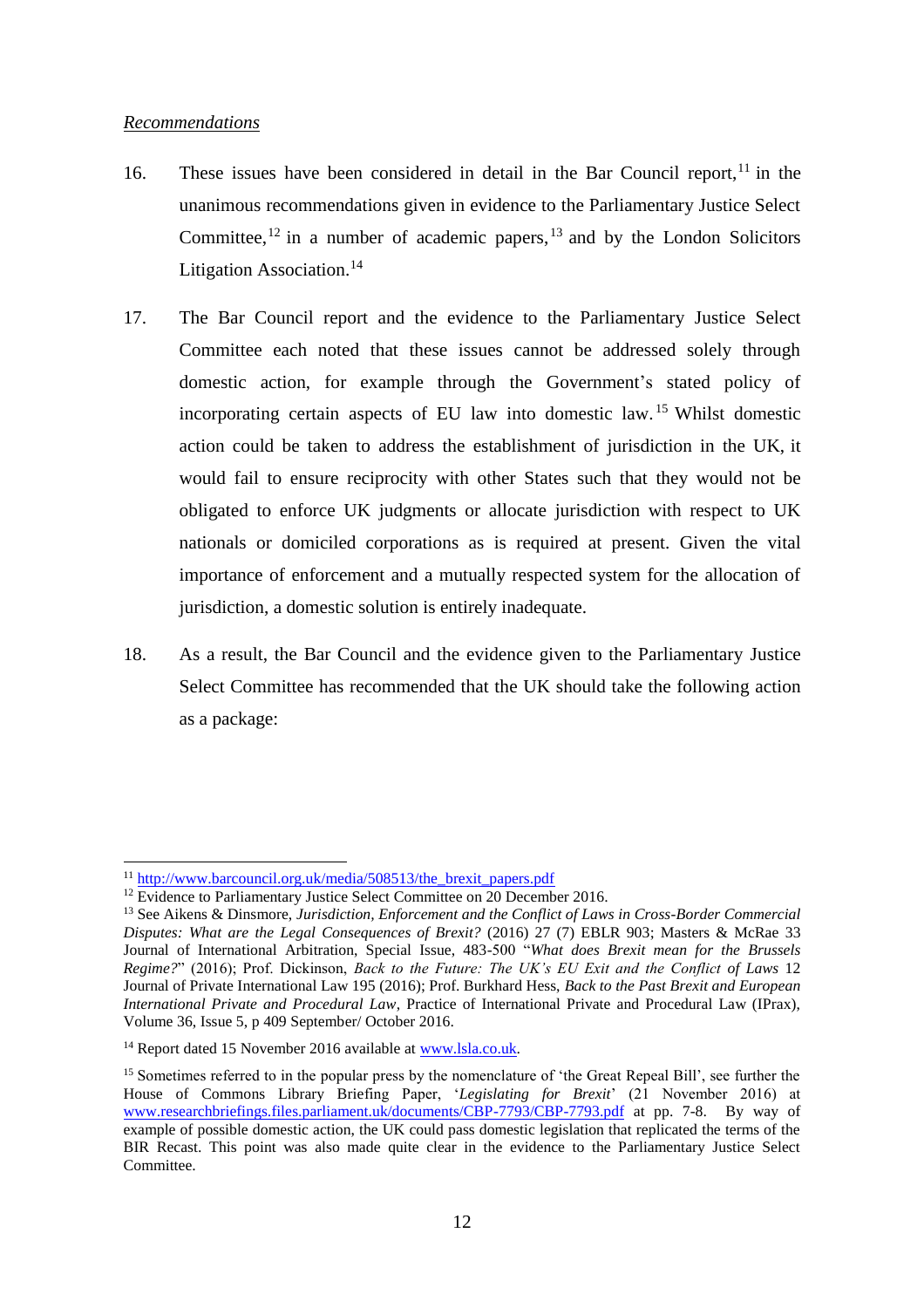- 18.1. Enter into a treaty with the EU to remain bound by the BIR Recast, similar to that agreed by Denmark under the EC-Denmark Agreement<sup>16</sup> (herein a "**UK-EU Agreement**"). <sup>17</sup> This will be an international instrument construed in accordance with public international law; will ensure continuity with the present, sophisticated, regime; and, avoids the need for the unanimous agreement of EU Member States in future.<sup>18</sup>
- 18.2. Become a signatory to the Lugano Convention  $2007$ ,<sup>19</sup> which would exist alongside the BIR Recast<sup>20</sup> and is necessary to ensure the continued application of a reciprocal regime in EFTA States.
- 18.3. Become a signatory to the Hague Convention 2005.
- 19. We agree with these recommendations and wish to make some further detailed observations.

### **B. FUTURE ROLE OF THE CJEU AND EFFECT OF ITS JUDGMENTS IN RELATION TO THE BIR RECAST**

- 20. In the event that a stand-alone UK- EU Agreement is concluded, it is likely that the role of the Court of Justice of the European Union ("**CJEU**") will be provided for along the same lines as the EC-Denmark Agreement such that the UK courts must "*take due account*"<sup>21</sup> of their judgments in relation to the BIR Recast. Although these provisions do envisage a continued role for the CJEU in this somewhat specialised and stand-alone area; nevertheless, it is important to make certain observations in this regard.
- 21. First, it is important to note that such a treaty would be one of international law and not an EU instrument. It would therefore have to be enacted by UK legislation

<sup>&</sup>lt;sup>16</sup> The 'Agreement between the European Community and the Kingdom of Denmark on jurisdiction and the recognition and enforcement of judgments in civil and commercial matters': see [2005] OJ L299/62.

<sup>&</sup>lt;sup>17</sup> The UK must conclude a separate treaty with Denmark, or conclude a tripartite agreement with the EU and Denmark, in the light of Denmark's opt-out from the justice and home affairs pillar: see the Edinburgh Agreement [1992] OJ C348/1.

<sup>&</sup>lt;sup>18</sup> In this sense, the instrument has been described as 'evergreen' across the EU and UK.

<sup>&</sup>lt;sup>19</sup> There is precedent for a non-EU / EFTA / EEA State joining the Lugano convention in that Poland signed up to the Lugano Convention between 1999 and 2004 before it joined the EU or EFTA.

 $^{20}$  See the BIR Recast, Article 73; Lugano Convention 2007, Article 64(1).

<sup>&</sup>lt;sup>21</sup> Art  $6(2)$  of the EC-Denmark Agreement.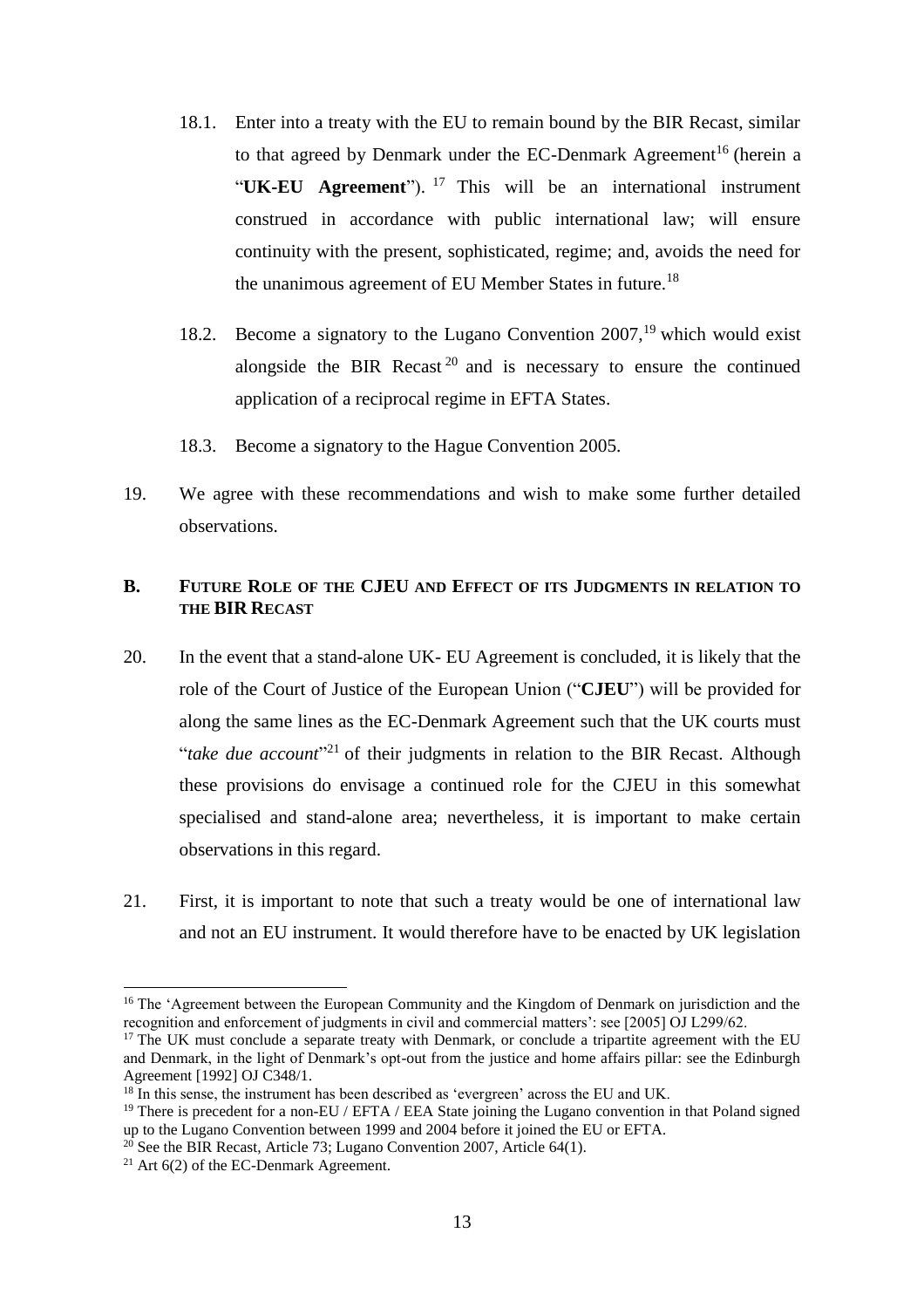to give the treaty effect as a matter of English law before English courts. Nevertheless, even when enacted in domestic legislation, it would be construed in accordance with principles of public international law. In this sphere the most common reference point are the provisions of Articles 31 - 33 of the Vienna Convention on the Law of Treaties (" $VCLT$ ").<sup>22</sup> Whilst the VCLT has not been expressly adopted as part of the statute law of the UK, the English courts have generally applied its provisions as reflecting customary international law, which constitutes a source of English law<sup>23</sup> and requires domestic courts, *inter alia*, to have regard to the object and purpose of the convention when construing it, without being unduly influenced by English law preconceptions.<sup>24</sup>

- 22. Further, since a central purpose of any such treaty would be to ensure a continuation of a regime of highly predictable rules for the allocation of jurisdiction and the enforcement of judgments across all the participating States, there is a strong likelihood that due regard would be paid to relevant decisions of the CJEU interpreting the identical wording in the BIR Recast in any event. It should also be added that giving due weight to relevant decisions of the CJEU should not be seen as a negative factor. It is desirable that the system for mutual recognition and enforcement is effective. Clarification of issues of interpretation by the CJEU therefore should be seen in this light as adding to the certainty and efficacy of the system across all participating States. It is inherently undesirable that each country should reach its own interpretation.<sup>25</sup>
- 23. Moreover, the UK courts generally take an internationalist approach to jurisdiction, such that they take into account a wide variety of legal sources,

1

<sup>22</sup> Article 31.1 provides: "*General rule of interpretation 1. A treaty shall be interpreted in good faith in accordance with the ordinary meaning to be given to the terms of the treaty in their context and in the light of its object and purpose.*"

 $23$  The principles of the VCLT are commonly expressed as themselves reflecting customary international law - See, e.g., Judge Villiger's review of customary basis of the two provisions in Villiger, *Commentary on the 1969 Vienna Convention on the Law of Treaties* (2009) 439-440 and 448; Lord Bingham in *Sepet v Secretary of State for the Home Department* [2003] 1 WLR 856 at 861 stated that, when interpreting the treaty at hand, "*the House must respect articles 31 and 32 of the Vienna Convention on the Law of Treaties, 1969;* see further Lord Mance in *Keyu v Secretary of State for Foreign and Commonwealth Affairs* [2015] UKSC 69 at [150] and *Fothergill v Monarch Airlines* [1981] AC 251 (re application of Art 31 and 32 by House of Lords when construing the Carriage by Air Act enacted to give effect to the Warsaw Convention).. <sup>24</sup> Bahamas Oil Refining Co International Limited v The Owners of the Cape Bari [2016] UKPC 20, [16]

<sup>-</sup> [17] and *CA CGM SA v Classica Shipping Co Limited* [2004] 1 Lloyd's Rep 460, [9] - [11].

<sup>&</sup>lt;sup>25</sup> See further evidence of Dr Eva Lein to Parliamentary Select Committee on 20 December 2016.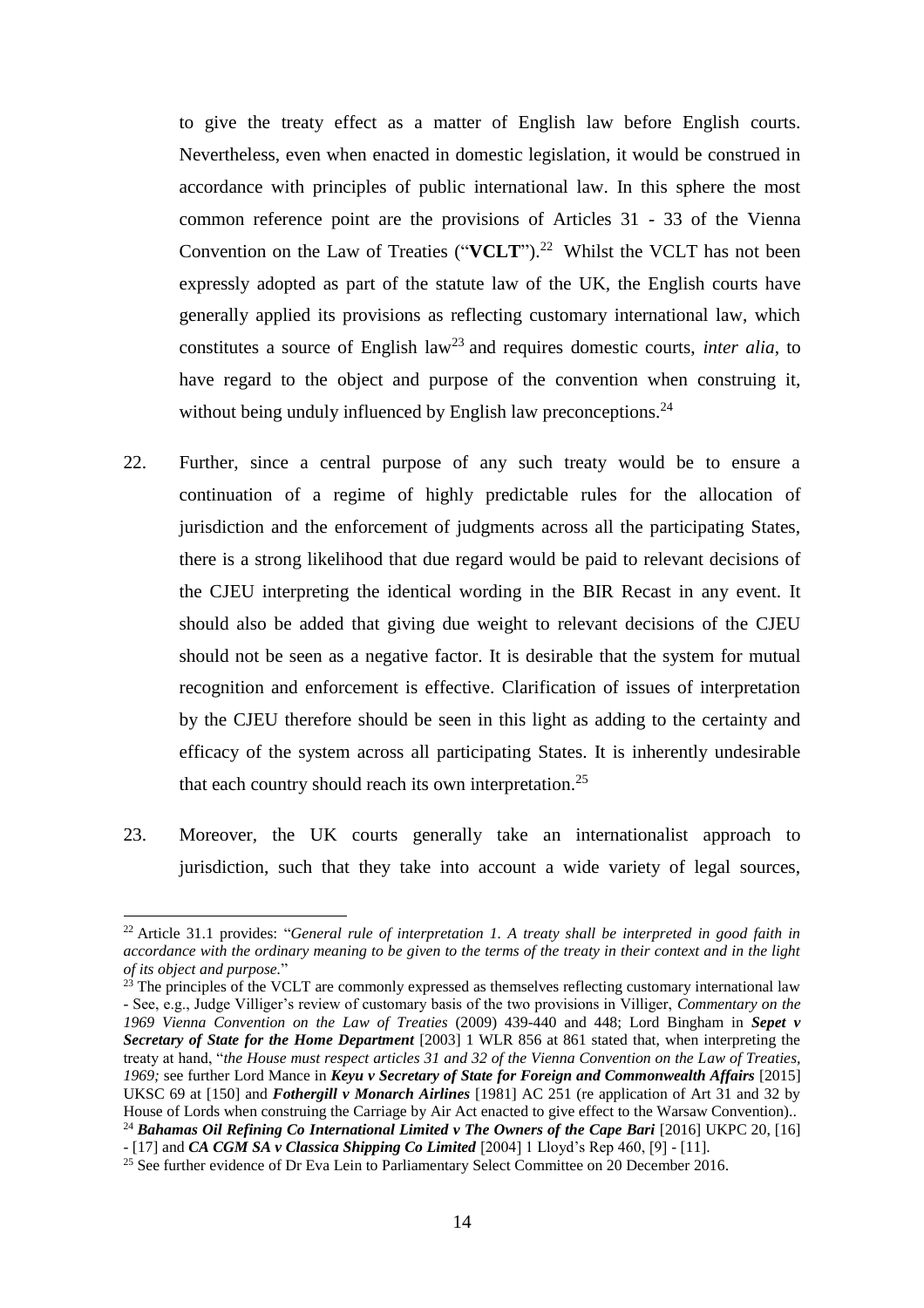including domestic case law, overseas case law (both EU and non-EU) and academic opinion, particularly when interpreting an international convention.<sup>26</sup> Thus, the UK courts are likely to take CJEU judgments into account regardless of whether a UK-EU Agreement expressly requires such.<sup>27</sup> In our view, such an obligation is therefore highly unlikely to change the approach of the English courts and agreeing to such an express proviso should not be seen as a cause for concern.

- 24. The obligation expressed in the wording of the EC-Denmark Agreement is similar to the requirements under Protocol 2 to the Lugano Convention 2007 which requires that Contracting States take "*due account*" of CJEU judgments and thus one with which the courts are familiar.<sup>28</sup>
- 25. Such an approach may also be viewed as similar to the test under s.  $2(1)(a)$  of the Human Rights Act 1998 which requires the UK courts to "*take into account*" judgments of the European Court of Human Rights ("**ECHR**"). This has been interpreted to mean that whilst ECHR judgments are not binding, the English court is likely to follow them where there is a "*clear and consistent line of decisions*" provided that there are no special circumstances, i.e. where the line of decisions "*is not inconsistent with some fundamental substantive or procedural aspect of our law*" or has not "*overlooked or misunderstood some argument or point of principle*".<sup>29</sup>
- 26. Further, it is important to distinguish between an obligation to take CJEU judgments into account with respect to decisions on cases involving third parties, and the English courts themselves having an obligation to refer cases to the CJEU. It does not follow that simply because the UK courts will take CJEU judgments into account that they will be under an obligation to refer individual cases to it. However, this will be a matter for negotiation. Article 6(1) of the EC-Denmark Agreement does require a reference to be made in circumstances under which a

<sup>28</sup> See Case C-394/07 *Gambazzi v. Daimler Chrysler Canada Inc*, at [28].

<sup>&</sup>lt;sup>26</sup> See, e.g., the decisions of courts of various jurisdictions in the context of interpretation of the Hague Visby Rules discussed in Wilson, *Carriage of Goods by Sea* (7th ed., 2010), chapter 6.

<sup>27</sup> See Aikens & Dinsmore, *Jurisdiction, Enforcement and the Conflict of Laws in Cross-Border Commercial Disputes: What are the Legal Consequences of Brexit?* (2016) 27 (7) EBLR 903.

<sup>29</sup> *Manchester City Council v Pinnock* [2011] 2 AC 104, at [48].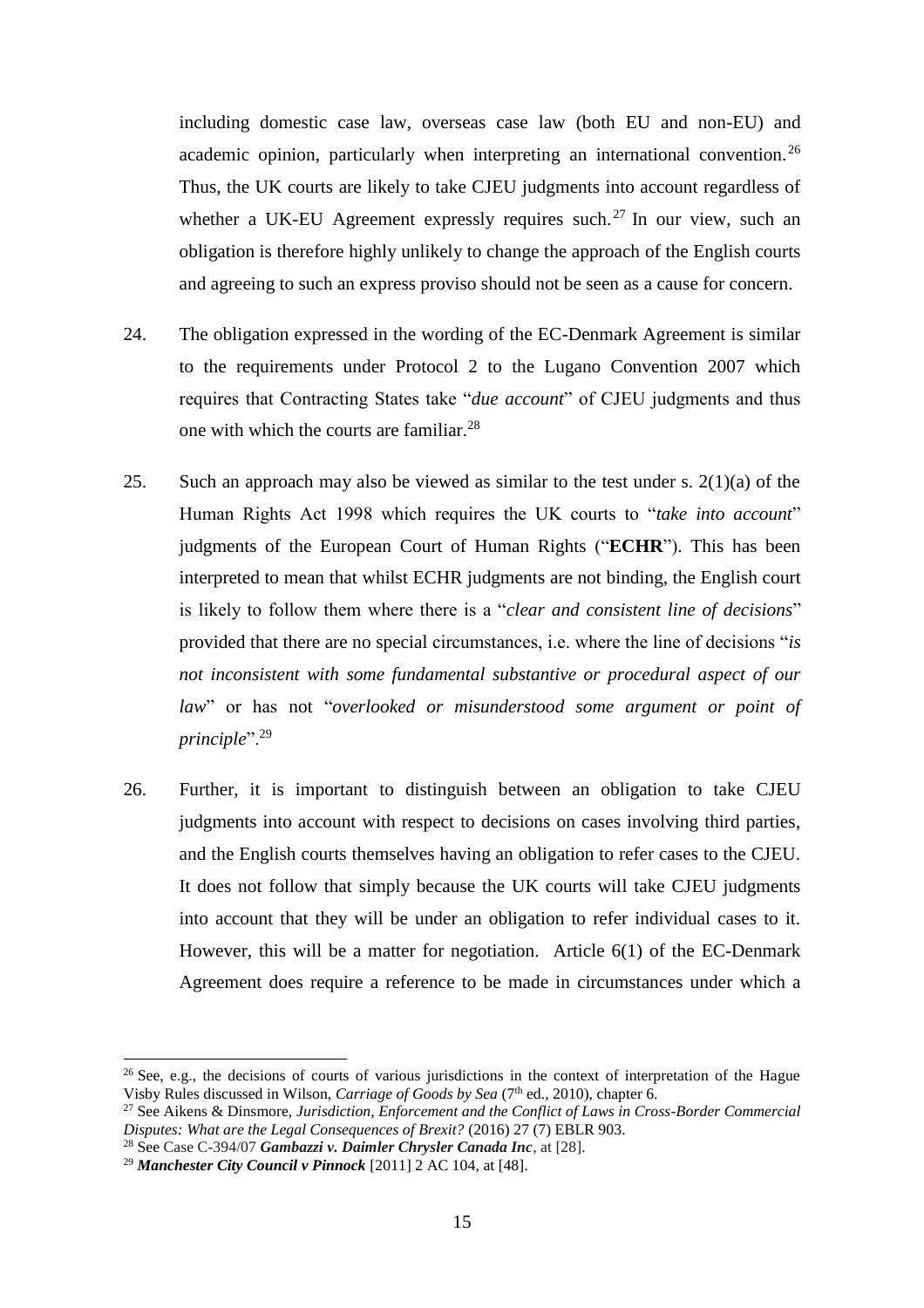Member State court would be obliged to refer a case to the CJEU.<sup>30</sup> The language of any such commitment will no doubt have to be the subject of negotiation. It is not thought to be likely that the UK, post-Brexit, will have the power to make references to the CJEU as it will no longer be bound by the relevant treaty provisions, or have a judge on the court. This may therefore leave the UK in a position analogous to the Lugano Convention 2007 referred to above - i.e. no power or obligation to refer but an obligation to take due account of relevant decisions.

- 27. Nevertheless, even if the result of the negotiation was such that mandatory language presently found in Article 6(1) of the EC-Denmark Agreement was retained, we do not believe that this should necessarily be seen in negative terms. There are a number of reasons for reaching this conclusion:
	- 27.1. First, this should be seen in terms of a whole package where the overall destination of maintaining portability of judgments and predictable allocation of jurisdiction is more important than a single provision with regard to interpretation of the treaty.
	- 27.2. Second, in practical terms the effect of such a provision is very limited. The English courts at present under the BIR regime currently in force make only a very limited number of references and there is no reason for that to change.
	- 27.3. Third, there is real benefit in having the treaty interpreted in a consistent manner since the rules are designed to be used, and implemented, across a number of court systems; in this regard, predictability and clarity are what most users really require.
	- 27.4. Fourth, if in relation to a given question of interpretation, the English court did not make a reference to the CJEU, the chances are that another Member State court would, but in circumstances in which the English perspective could not be argued or put before the CJEU and then the English courts

 $30$  Art 6(1).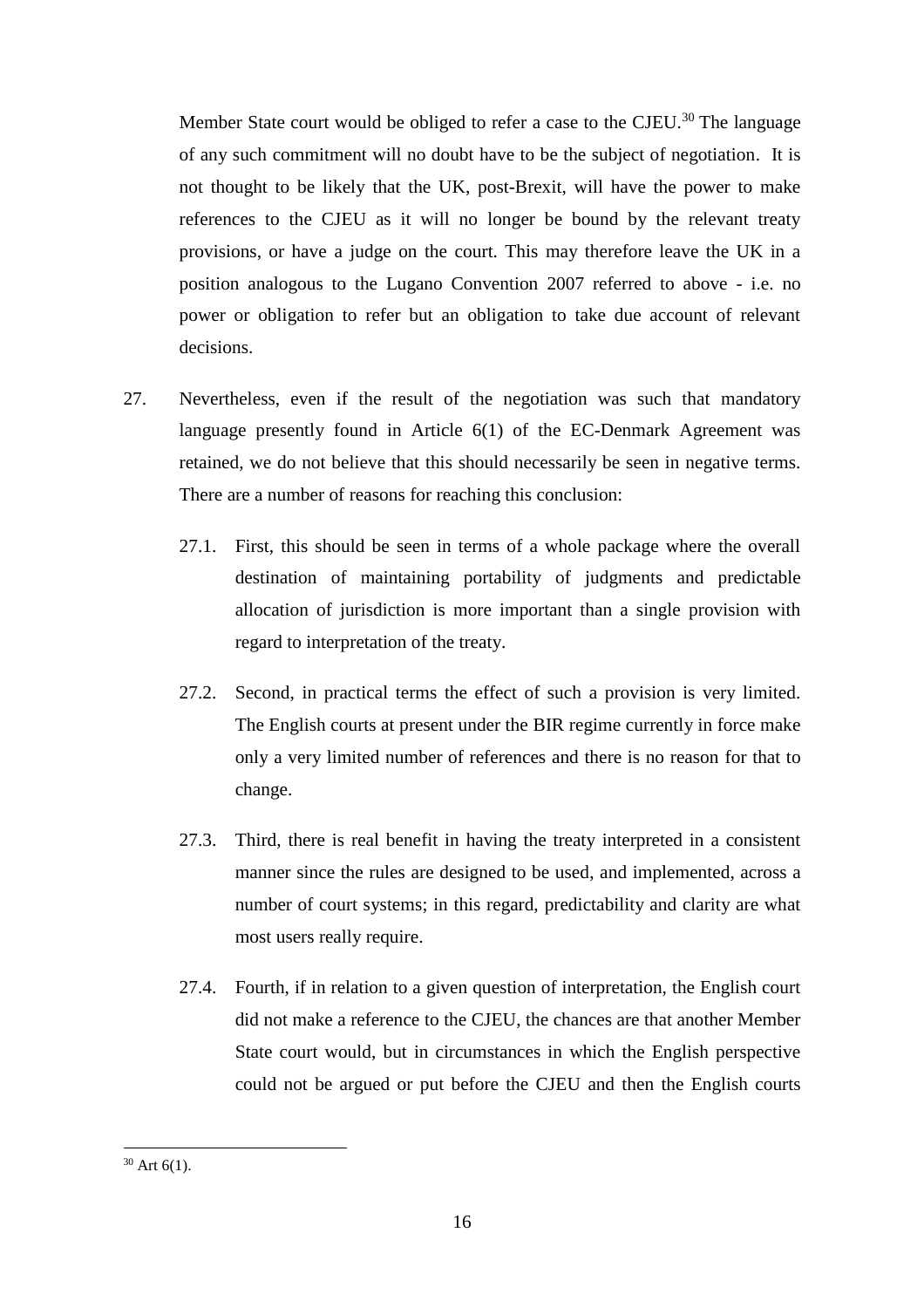would be required to take due account of the decision if relevant in a future case before it.

### **C. PORTABILITY OF JUDGMENTS IS NOT INTRINSICALLY LINKED TO FREEDOM OF MOVEMENT OF GOODS, SERVICES OR PERSONS**

- 28. It is also important to emphasise that the portability of judgments is not intrinsically linked to the free movement of goods, services or persons and so in principle ought not be caught up in the public debate about so called "hard" or "soft" Brexit. The allocation of jurisdiction and enforcement of judgments is of quite a different nature in that it was not initially addressed through the TEU or TFEU in the way that the free movement of goods and people  $are^{31}$  and justice has always been an area in which States could opt-out.<sup>32</sup> Thus, the position was first addressed through the 1968 Brussels Convention and later through EU Regulations.
- 29. In our view, there is no reason why negotiation decisions concerning the allocation of jurisdiction and enforcement of judgments should have any necessary implications for negotiation decisions concerning the free movement of goods, services and persons; thus, this former issue should be considered separately to the latter.

# **D. TAKING NO STEPS IS NOT A REALISTIC OPTION**

<u>.</u>

30. It is also desirable to say something of the argument that if the UK failed to take any steps as recommenced in this Report, the 1968 Brussels Convention would automatically revive and apply once the UK ceased to be a Member State. We consider this to be an unsound argument and an insecure means of progressing for a variety of legal and practical reasons addressed below. It would not in any event provide any certainty, which we identified at the outset as one of the key requirements for any solution.

 $31$  As to the free movement of goods, see Art.  $26 - 29$  of the TFEU, and, as to the free movement of people, see Article 3(2) of the TEU and Article 45 of the TFEU.

 $32$  This was the position Denmark took when it became a member of the EU in 1992; the opt outs were contained in the so-called Edinburgh Agreement.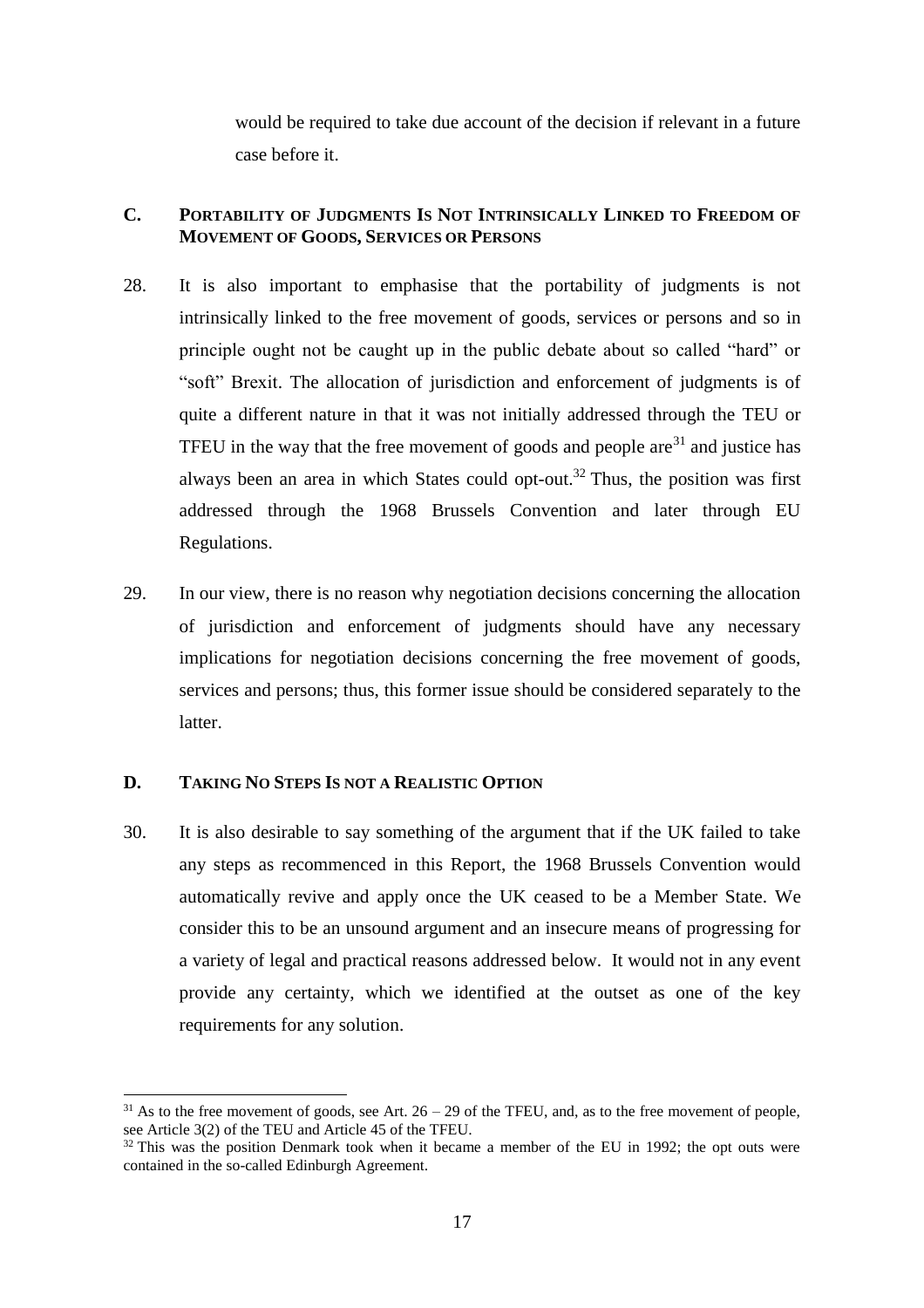- 31. It is strongly arguable that the effect of Article 68 of the BIR Recast was permanently to displace the 1968 Brussels Convention as between the Member States whilst at the same time saving its provisions only as regards the small number of non-EU territories for which certain Member States were responsible, such as Aruba.<sup>33</sup> Although not without some difficulty of analysis, this effect can be reached by application of the provisions of Article 59 and 40 of the VCLT in terms of replacement and/or termination of an international treaty especially as the Member States have accorded exclusive internal competence to the EU to regulate this field. Professor Dickinson discusses this view in his recent article referred to above.<sup>34</sup> Further, Professor Dickinson puts forward the suggestion that the same end result may be reached by viewing the triggering of Brexit through Article 50 as a '*fundamental change of circumstances'*, thereby either giving grounds for termination of or withdrawal from the earlier 1968 Brussels Convention, applying the provisions of Article 62 of the VCLT.
- 32. It is also arguable that the CJEU would in due course decide that by reason of the close proximity of the 1968 Brussels Convention and the subsequent EU treaties that once the UK ceased to be a Member State, the 1968 Brussels Convention no longer applies as between the UK and other signatories to it. A version of this thesis has been advanced recently by Professor Hess in a recent article and seeks in turn to place reliance upon the origins of the 1968 Brussels Convention and the provisions of Article 54 of the VCLT. $35$  Irrespective of certain difficulties with this argument, some support for it can be found in influential commentaries, namely the Schlosser Report<sup>36</sup> and the Jenard /Moller Report.<sup>37</sup> Since the matter would ultimately be considered by the CJEU, it is likely that the CJEU would be influenced by these opinions and reach a decision consistent with their reasoning.

 $\overline{a}$ 

<sup>33</sup> Article 68.1 provides: "*This Regulation shall, as between the Member States, supersede the 1968 Brussels Convention, except as regards the territories of the Member States which fall within the territorial scope of that Convention and which are excluded from this Regulation pursuant to Article 355 of the TFEU.*"

<sup>34</sup> Prof. Dickinson, *Back to the Future: The UK's EU Exit and the Conflict of Laws* 12 Journal of Private International Law 195 (2016).

<sup>35</sup> Professor Burkhard Hess - *Brexit and English Jurisdiction Clauses- Back to the Past* - Practice of International Private and Procedural Law (IPrax), Volume 36, Issue 5, p 409 September/ October 2016. <sup>36</sup> At [254].

<sup>37</sup> At [97].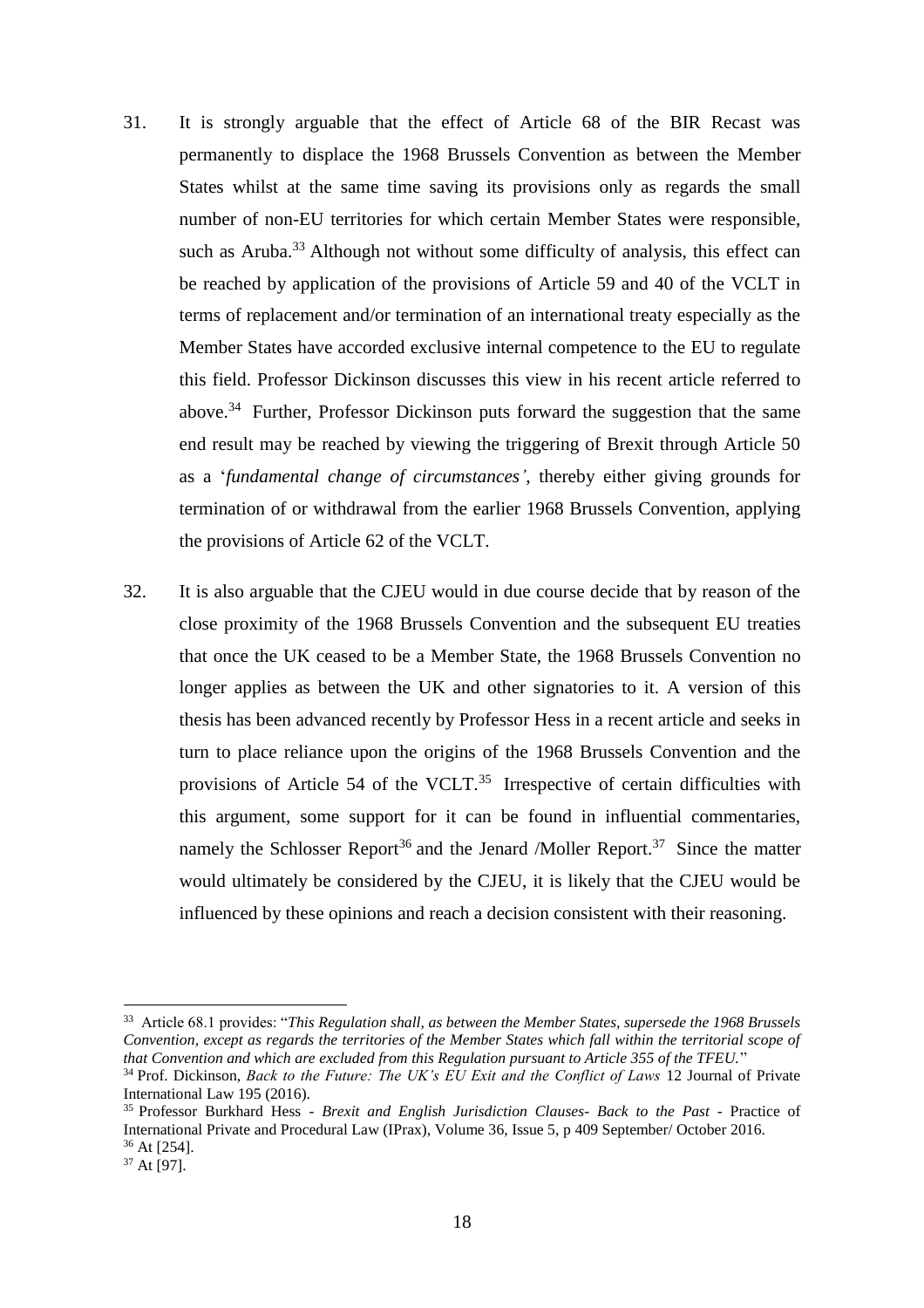- 33. It should also be stated that irrespective of these legal difficulties and the considerable uncertainty involved, reliance on the 1968 Brussels Convention could never be a long term solution for the UK as it only applies to 15 of the Member States and it would therefore lead to yet more fracturing of the landscape with regard to jurisdiction and judgments. This can only be disadvantageous to the UK.
- 34. Finally, it should also be mentioned that reverting to the wording of the 1968 Brussels Convention would additionally mean that the UK would lose the benefit of all the hard fought and negotiated amendments to the wording reflected in the wording of the BIR Recast.

### **E. RELIANCE ON PRE-EU BILATERAL TREATIES NOT A REALISTIC OPTION EITHER**

- 35. There is also an argument that the UK may be able to revert to individual enforcement treaties previously concluded with certain countries that are now Member States<sup>38</sup> and which were given effect under the Foreign Judgments (Reciprocal Enforcement) Act 1933. In our view, however, the UK cannot for a number of reasons rely on these treaties as the means through which UK judgments will be enforced abroad because:
	- 35.1. These treaties only relate to 6 of the 27 relevant EU Member States.
	- 35.2. It would once more lead to a patchwork system of enforcement whereby each state has different enforcement regimes; this will increase uncertainty and increase the costs of litigation.
	- 35.3. There is much value in maintaining the current, sophisticated, system that the UK played a significant role in drafting.
	- 35.4. The status of the individual treaties which pre-date the European regimes is very unclear and the argument addressed above with regard to replacement and/or implied termination and/or fundamental change of circumstances may also apply to these treaties, albeit with some modification.

<sup>&</sup>lt;sup>38</sup> These were entered into with France, Belgium, the Federal Republic of Germany, Austria, Italy and the Netherlands.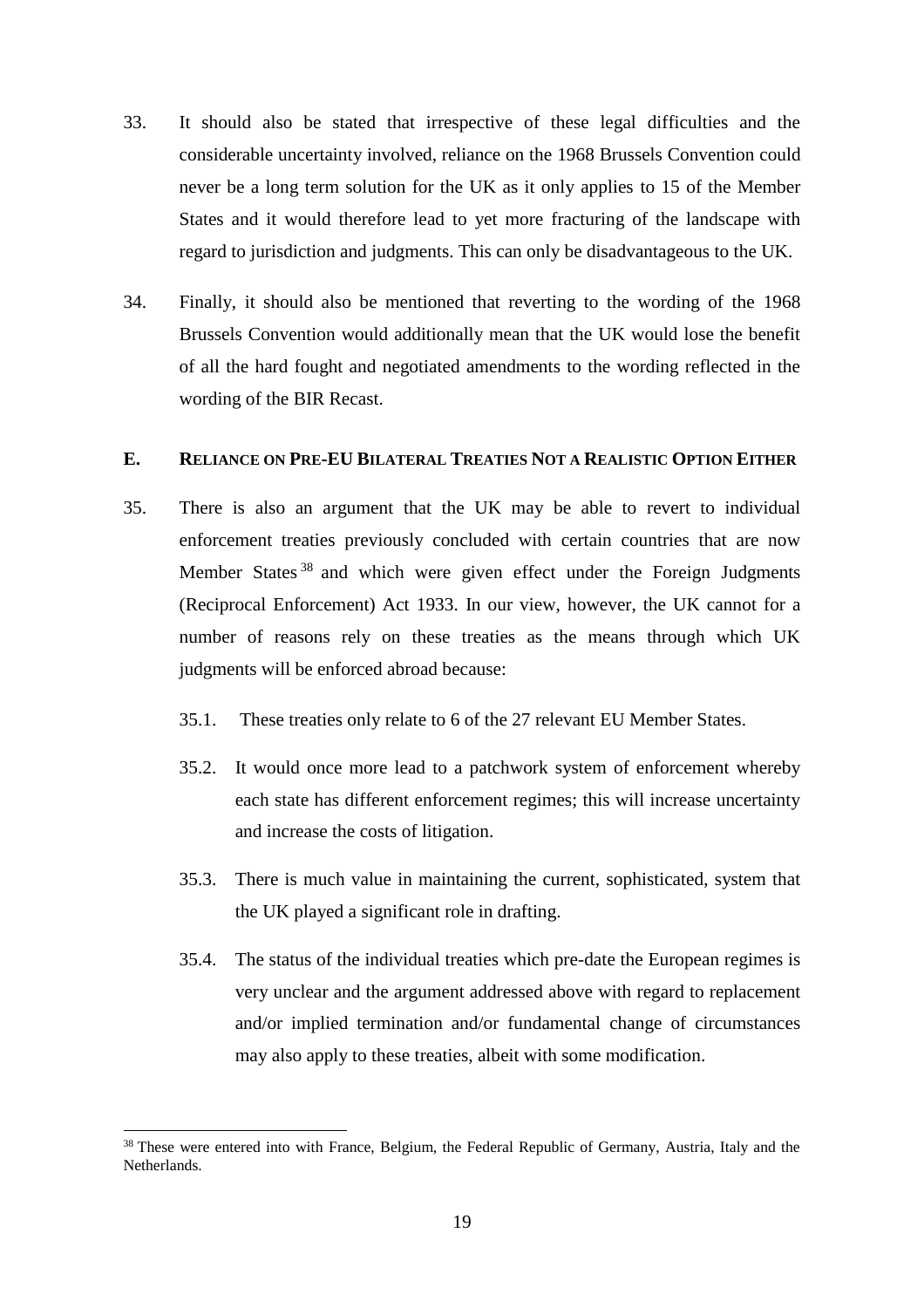#### **F. IMPORTANCE OF THE HAGUE CONVENTION 2005 IN THE OVERALL SCHEME**

- 36. As to the Hague Convention 2005, there are four important reasons why the UK should become a signatory:
	- 36.1. There are a growing number of signatories which the UK should join, given the importance of exclusive jurisdiction agreements to the international commercial community. The Hague Convention 2005 was the product of lengthy negotiation and there is reason to believe that in due course it will provide a regime parallel in nature to that provided for by the New York Convention, albeit with regard to exclusive choice of court agreements as opposed to arbitration. Given our prominence in this arena, the UK should be at the forefront of developments in the field.
	- 36.2. As regards the subject matter of Hague Convention 2005, the UK can become a signatory after it leaves the EU without any need for approval from the remaining Member States.
	- 36.3. Moreover by becoming a signatory, the UK will ensure that its provisions will be applied by EU Member States in priority to the provisions of the BIR or BIR Recast. The Hague Convention 2005 would therefore continue to have an important role even if a UK – EU Agreement was concluded to replicate the provisions of the BIR Recast.
	- 36.4. The basis for falling within this regime is wider than the Lugano Convention 2007 in that there is no requirement that one party to the jurisdiction agreement be domiciled in a Contracting State to be enforceable thereunder.<sup>39</sup> Thus, it has significance to States other than Contracting States to the Lugano Convention 2007, which play a substantial part in international commercial disputes litigated in the UK, and will be of particular significance if the UK does not enter into a UK-EU Agreement on the BIR Recast,<sup>40</sup> particularly as it would guarantee the

 $39$  It is narrower in that it only applies to exclusive jurisdiction agreements.

 $40$  Art. 25 of the BIR Recast does not contain a requirement that one of the parties to the jurisdiction agreement be domiciled in a Member State such that the Hague Convention 2005 has less of a role to play than it does in relation to Contracting States under the Lugano Convention 2007.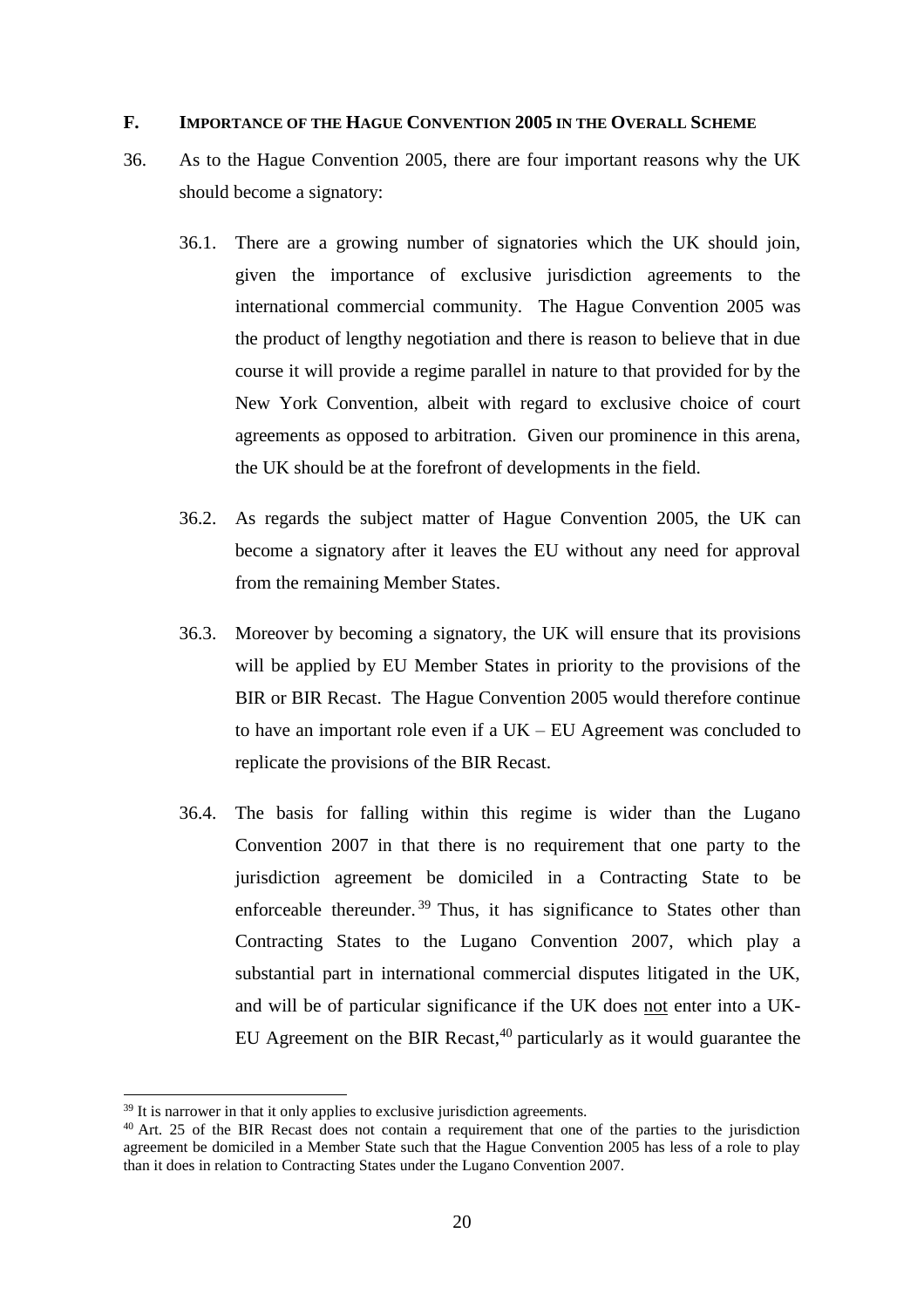enforceability of some (though not all) jurisdiction agreements in favour of English courts.

- 37. However, whilst it is important that the UK becomes a signatory, such a step is not a sufficient solution on its own to the issues presented in this sphere by Brexit because:
	- 37.1. It does not provide a comprehensive regime for the establishment of jurisdiction; rather, it is limited to the enforcement of exclusive jurisdiction agreements.
	- 37.2. Important areas of commercial litigation are excluded from its scope including carriage of goods, insolvency and anti-trust.<sup>41</sup>
	- 37.3. It comes into force three months after a new Contracting State deposits its instrument of ratification and only applies to exclusive choice of court agreements concluded after its entry into force in the state of the chosen court and only to proceedings instituted after its entry into force.

### *Conclusion*

- 38. In conclusion, we agree with the recommendations of the Bar Council and the evidence given to the Parliamentary Justice Select Committee that the UK should:
	- 38.1. Enter into a UK-EU Agreement to ensure the continued application of the BIR Recast and that the EC-Denmark Agreement provides a readily available template for such a stand-alone treaty.
	- 38.2. Become a signatory to the Lugano Convention 2007.
	- 38.3. Become a signatory to the Hague Convention 2005.
- 39. Finally, we agree with the Bar Council's conclusion on the transitional arrangements required to address:

<sup>&</sup>lt;u>.</u>  $41$  Art. 2(2) of the Hague Convention 2005.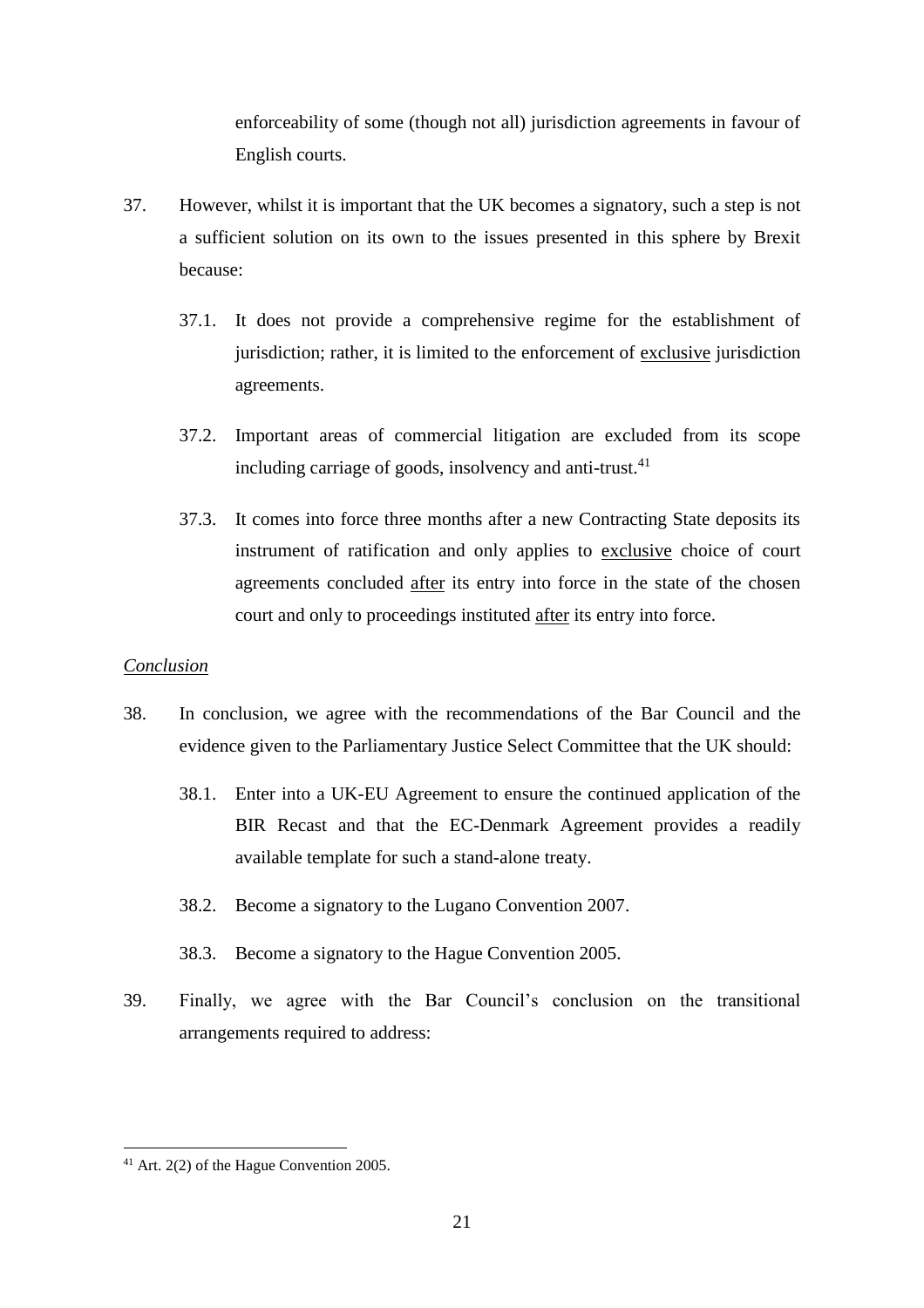- 39.1. Whether UK-domiciled defendants are to be treated as domiciled in a Member State for the purposes of establishing jurisdiction under the European regimes.
- 39.2. The relevance of pending proceedings before a Member State court to proceedings in an English court (and vice versa).
- 39.3. The applicable rules as to recognition and enforcement of judgments of and in the English courts.
- 39.4. The applicable rules for the service of judicial and extra-judicial documents as between the English and Member State courts.
- 39.5. The applicable choice of law rules in proceedings in the English courts.
- 40. In this regard, we agree that these could be addressed as follows:
	- 40.1. As to the UK-EU Agreement:
		- 40.1.1. The Agreement should apply only to proceedings instituted after its entry into force.<sup>42</sup>
		- 40.1.2. If proceedings in the state of origin were commenced before the entry into force of the Agreement, judgments given after that date shall be recognised and enforced in accordance with the Agreement.<sup>43</sup>
	- 40.2. As to the Lugano Convention 2007 and the Hague Convention 2005, the UK is limited by the fact that those treaties are already concluded, meaning that specific transitional regimes are less likely to be agreed. However, the UK might consider issuing a declaration upon ratification of those Conventions to provide for their seamless operation.

 $42$  See EC-Denmark Agreement, Article 9(1); Recast Regulation, Article 66(1).

<sup>43</sup> Compare EC-Denmark Agreement, Article 9(2); Recast Regulation, Article 66(2).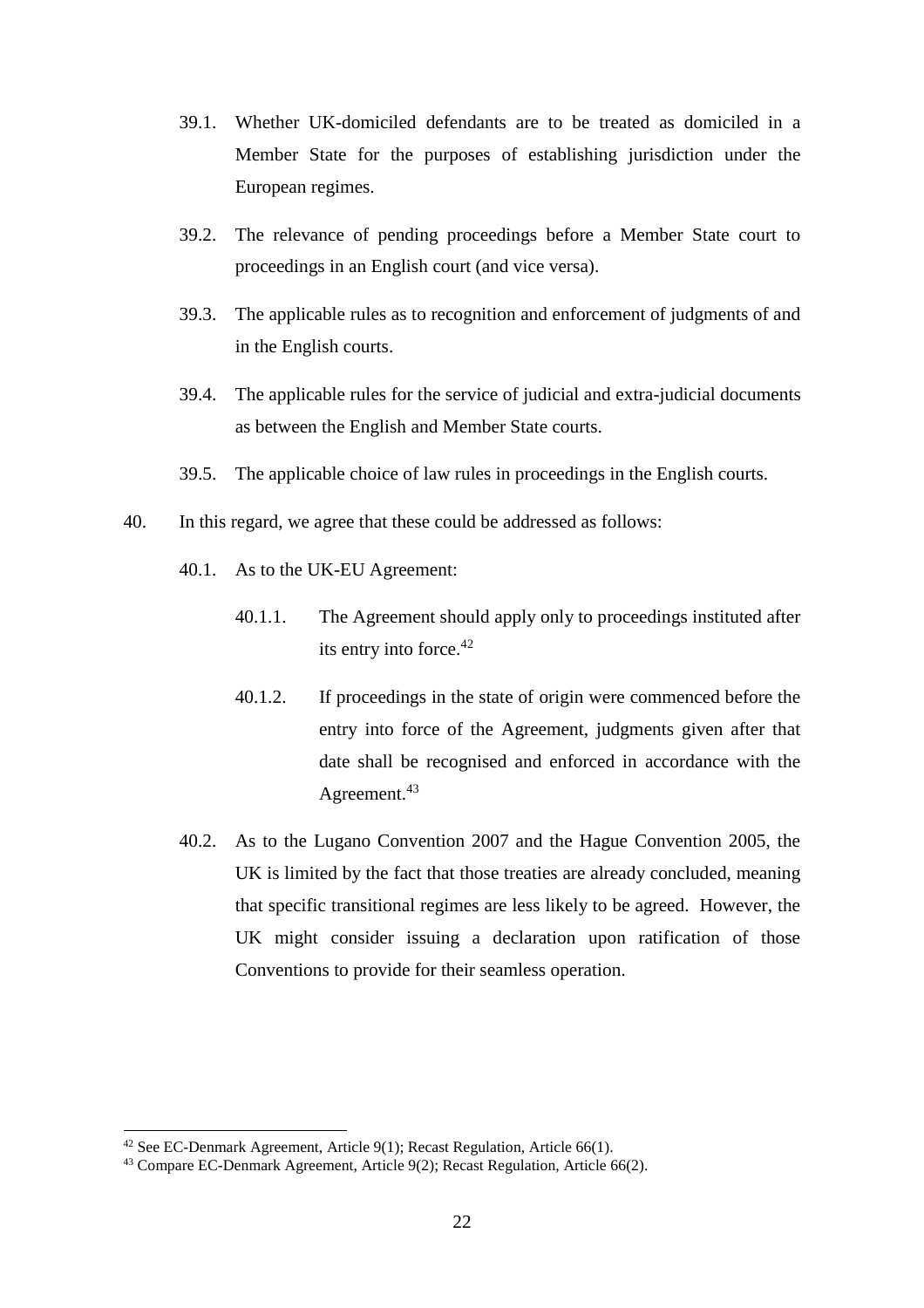### **PART III: CHOICE OF LAW**

#### *Contractual obligations: the current position*

- 41. The choice of law rules applied by English courts in contract cases are currently a mixture of EU law, statute law and the common law. The applicable law of a contract is determined:
	- 41.1. For contracts concluded as from 17 December 2009, by the provisions of the Rome I Regulation.<sup>44</sup>
	- 41.2. For contracts concluded from 1 April 1991 until 16 December 2009, by the Contracts (Applicable Law) Act 1990 ("**the 1990 Act**"), which incorporated into English law the Rome Convention 1980, an international convention concluded by the then EEC Member States.
	- 41.3. For contracts concluded before 1 April 1991, and for contractual obligations which are excluded from the material scope of the Rome I Regulation or Rome Convention,<sup>45</sup> by common law rules.
- 42. These rules apply even where the events in issue occurred outside the EU, or relate to parties from outside the EU, or where the parties have chosen the law of a non-EU Member State.
- 43. While the Rome I Regulation provided that it shall "*replace*" the Rome Convention in territories of EU Member States to which it applied, <sup>46</sup> the Regulation did not require the Member States to denounce the Convention or expressly or impliedly repeal any national legislation giving it effect. Indeed, the Rome Convention necessarily retains its vitality, since it applies to all contractual obligations in the Danish courts (as the Rome I Regulation does not apply to

<sup>44</sup> Regulation (EC) 593/2008 [2008] OJ L177/6 as amended by the corrigendum [2009] OJ L309/8 (24 November 2009).

<sup>&</sup>lt;sup>45</sup> Such as arbitration agreements, obligations arising under bills of exchange, cheques and promissory notes and other negotiable instruments, certain questions governed by company law, and the ability of an agent to bind a principal.

<sup>46</sup> Article 24 of the Rome I Regulation.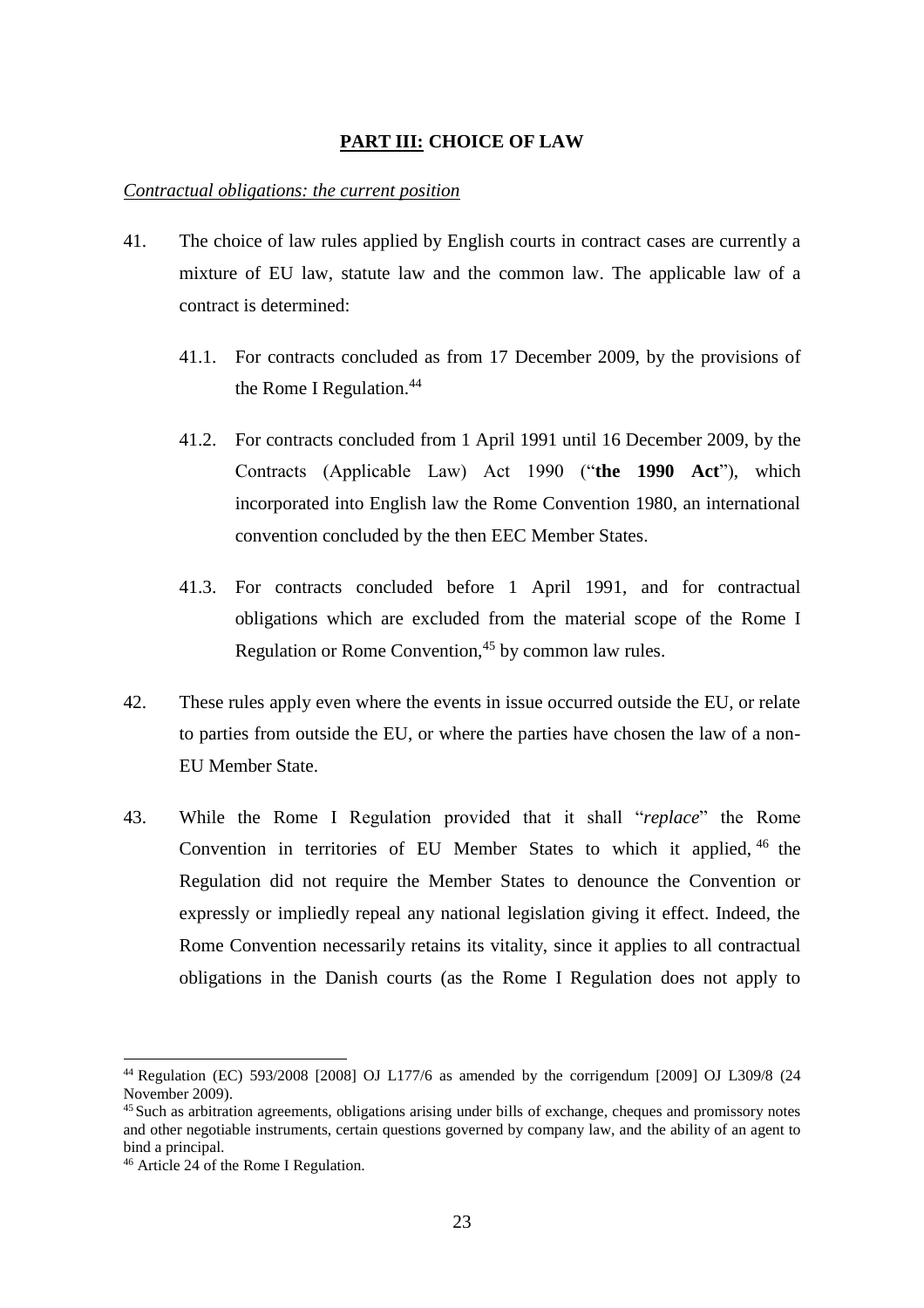Denmark)<sup>47</sup> and remains in force in other EU Member States in respect of relevant contracts concluded between April 1991 and 16 December 2009. 48

### *Contractual obligations: the default position*

- 44. Post-Brexit, the 1990 Act and the common law would provide the conflict of laws rules for contractual obligations. This would constitute a retrograde step. The Ministry of Justice recognised, when proposing that the UK should opt into the Rome I Regulation, that it protected the benefits of the Rome Convention "*and in some cases improves upon it*".<sup>49</sup>
- 45. In particular:
	- 45.1. Absent a choice of law, Article 4 of the Rome I Regulation now lays down specific rules for determining the proper law of generic types of common cross-border contracts. The overarching rule is that the proper law will be the law of the country where the party required to effect the characteristic performance of the contract has his habitual residence. There is an escape clause where it is clear from all the circumstances of the case that the contract is manifestly more closely connected with another country (in which case, the law of that other country applies).
	- 45.2. Although superficially similar, Article 4 of the Rome Convention applies a different overarching principle, namely that the proper law will be that of the country with which the contract was most closely connected. Various presumptions are provided as a guide to what that law will be, including a presumption in favour of the place of residence of the person effecting the characteristic performance of the contract. However, these are presumptions only, and they are in any event to be disregarded if it appears from the circumstances as a whole that the contract was more closely connected with another country.

<sup>&</sup>lt;sup>47</sup> Recital (46) to the Rome I Regulation.

<sup>48</sup> As recently demonstrated in the CJEU's decision in Case C-135/*15 Republik Griechenland v Grigorios Nikiforidis* (18 October 2016).

 $49$  Ministry of Justice: "Rome I-Should the UK opt in?" (CP)5/08), p. 3.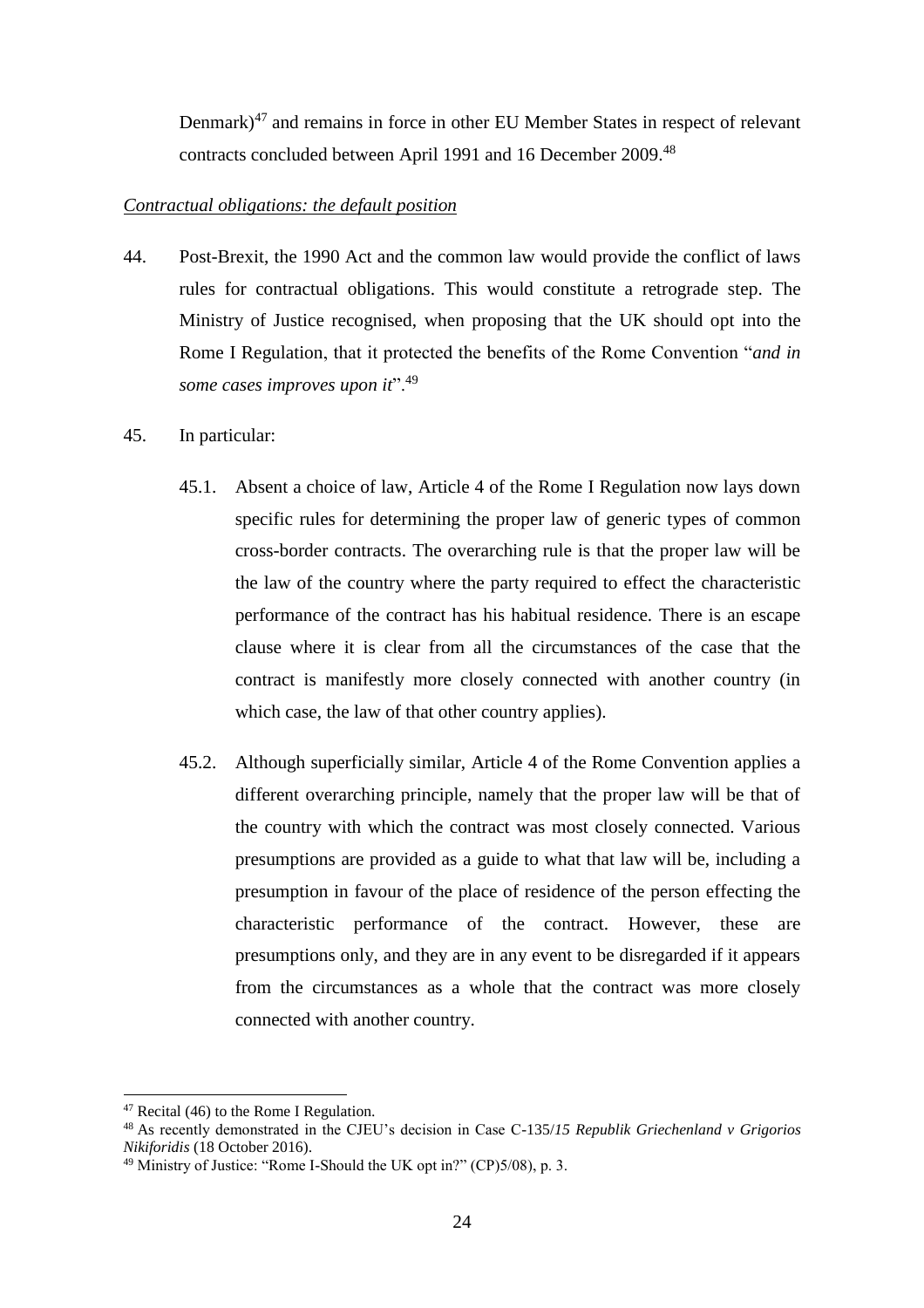- 45.3. The Rome I Regulation is clearer about the circumstances in which the parties may be found to have made a non-express choice of law.
- 45.4. The Rome I Regulation provides clearer and probably broader protection for consumers, employees, passengers and certain parties to insurance contracts against having a choice of law imposed on them.<sup>50</sup>
- 45.5. The rules for determining the applicable law of insurance contracts were incorporated into Article 7 of the Rome I Regulation, improving on the previous position where they were to be found in a mixture of the Rome Convention and the Insurance Directives.
- 45.6. Article 9(3) of the Regulation adopted a new rule for giving effect to the overriding mandatory provisions of the law of a country where obligations arising out of the contract have to be or have been performed, which was modelled on the experience of English case law, and resolved a problem with the equivalent provision of the Rome Convention.

## *Non-contractual obligations: the current position*

- 46. The applicable law of non-contractual obligations, including claims founded on tort and unjust enrichment, is determined, as regards events giving rise to damage which occur after 11 January 2009, by the Rome II Regulation.<sup>51</sup>
- 47. For tort claims that are not caught by the provisions of the Rome II Regulation, or stem from acts and omissions that occurred between 1 May 1996 and 10 January 2009, the applicable law is determined by the Private International Law (Miscellaneous Provisions) 1995 ("**the 1995 Act**"). Earlier claims, as well as defamation and related claims, are governed by the common law rules.

## *Non-contractual obligations: the default position*

48. Once the UK leaves the EU, the default position (in the absence of new legislation) will be as follows.

<sup>50</sup> Rome I Regulation, Articles 6, 8, 5(2) and 7 respectively.

<sup>51</sup> Regulation (EC) 864/2007 [2007] OJ L 199/40. There are certain exclusions, notably defamation.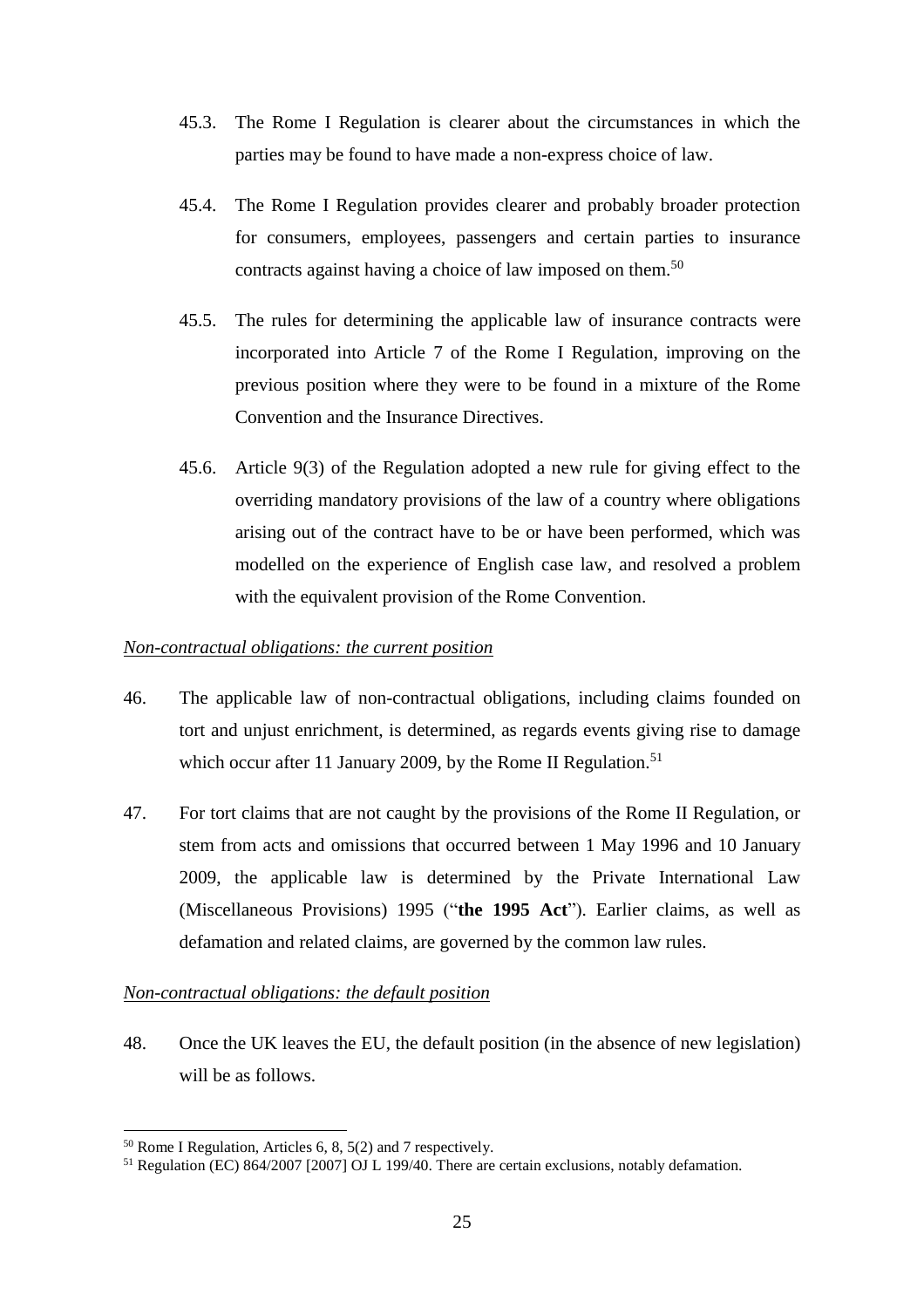- 49. In relation to tort claims only, the pre-existing rules set out in the 1995 Act would apply once again:<sup>52</sup>
	- 49.1. The general rule under section 11 of the 1995 Act is that the applicable law is the law of the country in which the events constituting the tort in question occur. Where elements of those events occur in different countries, the applicable law under the general rule is (leaving aside personal injury and property damage) the law of the country in which the most significant element(s) of those events occurred. By section 12, this general rule can be displaced if, from a comparison of the significance of the factors connecting a tort with the country whose law is applicable under the general rule and the significance of any factors connecting the tort with another country, it is substantially more appropriate for the applicable law for determining the issues (or any of them) to be the law of that other country.
	- 49.2. This contrasts with the general rule in Article 4 of the Rome II Regulation, whereby the applicable law is the law of the country in which the damage occurs or is likely to occur.
	- 49.3. Unlike the Rome II Regulation, the 1995 Act does not give the parties the express power to choose the law applicable to claims in tort, although it may be that any such choice could be regarded as a connecting factor under section 12 capable of displacing the law applicable by virtue of the general rule. The ability under the Rome II Regulation to choose the applicable law in tort has been an important and widely adopted innovation, with many commercial contracts containing an express choice of law for noncontractual obligations.
- 50. As noted above, the 1995 Act deals only with tort claims, whereas the Rome II Regulation applies to any non-contractual civil law claims for "*damage*", which extends to any consequence arising out of a tort or delict, as well as unjust

 $52$  As with the Rome II Regulation, defamation is specifically excluded from the scope of the 1995 Act and would, in general, be governed by the common law double-actionability rule.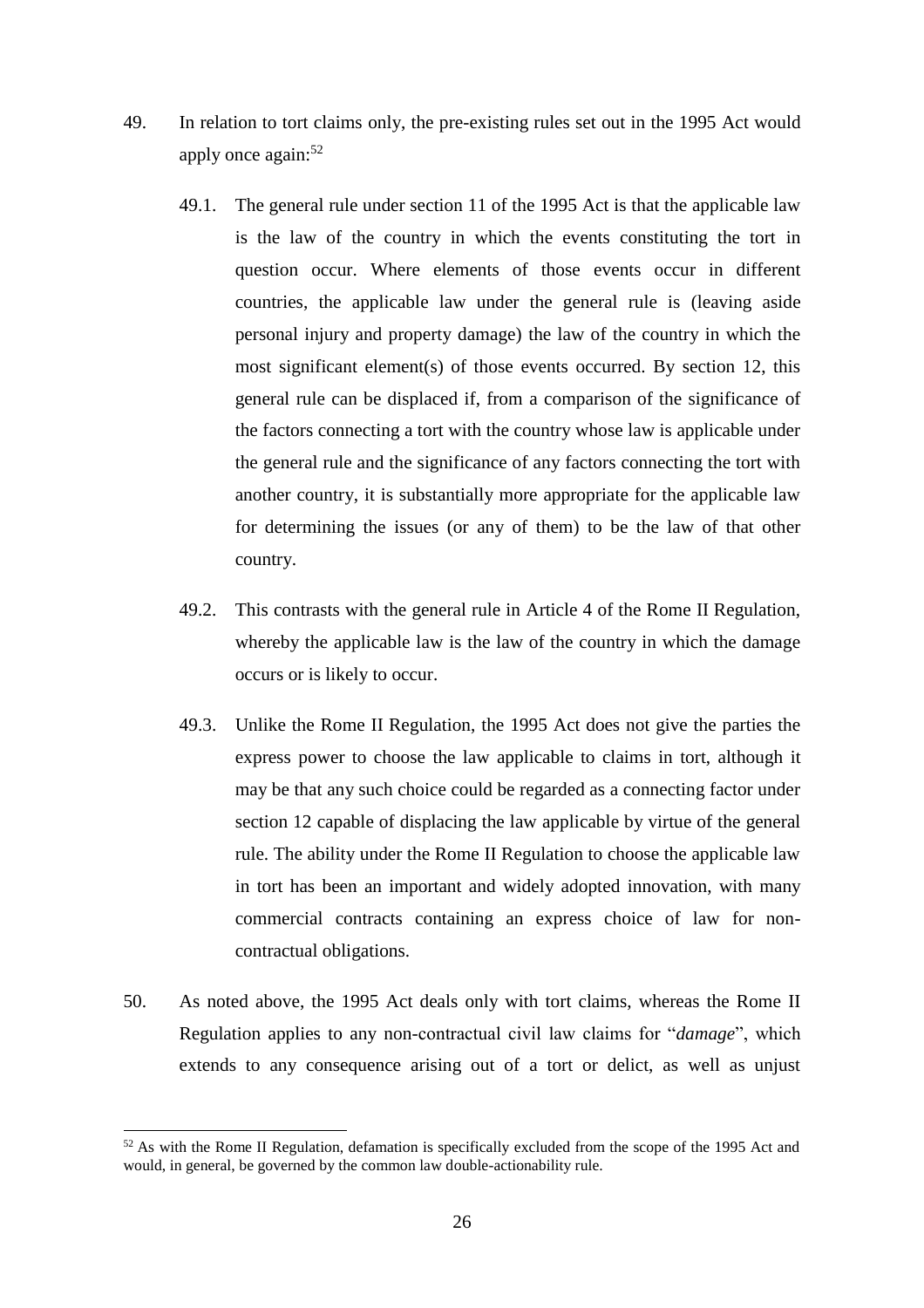enrichment, *negotiorum gestio* and *culpa in contrahendo*. Thus, in relation to claims for unjust enrichment:

- 50.1. Article 10 of the Rome II Regulation contains a hierarchy of rules about the choice of law in relation to unjust enrichment: where the obligation concerns an existing relationship that is closely connected with the unjust enrichment, then the law governing that relationship applies; failing that, where the parties have their habitual residence in the same country when the event giving rise to unjust enrichment occurs, the law of that country applies; otherwise the applicable law is the law of the country in which the unjust enrichment took place; save that, where it is clear from all the circumstances of the case that the obligation arising out of unjust enrichment is manifestly more closely connected with another country, the law of that other country applies. The Rome II Regulation also permits parties to choose the law applicable to a non-contractual obligation arising out of unjust enrichment.
- 50.2. There is no pre-existing UK statutory regime for determining choice of law rules for unjust enrichment claims. Post-Brexit, the common law rules would therefore apply. At the time when the Rome II Regulation came into force, those rules were still at an embryonic stage of development and based on comparatively little case law. The general rule appeared to be that the obligation to restore the benefit of an enrichment was governed by the proper law of the obligation, such that, if the obligation arose in connection with a contract, its proper law was the law applicable to the contract, if the obligation arose in connection with a transaction in land, its proper law was the law of the country where the land was situated, and in any other circumstances, its proper law was the law of the country where the enrichment occurred.<sup>53</sup>

<sup>&</sup>lt;u>.</u>  $53$  *Dicey, Morris & Collins* (14<sup>th</sup> ed, 2006), Chapter 34, Rule 230.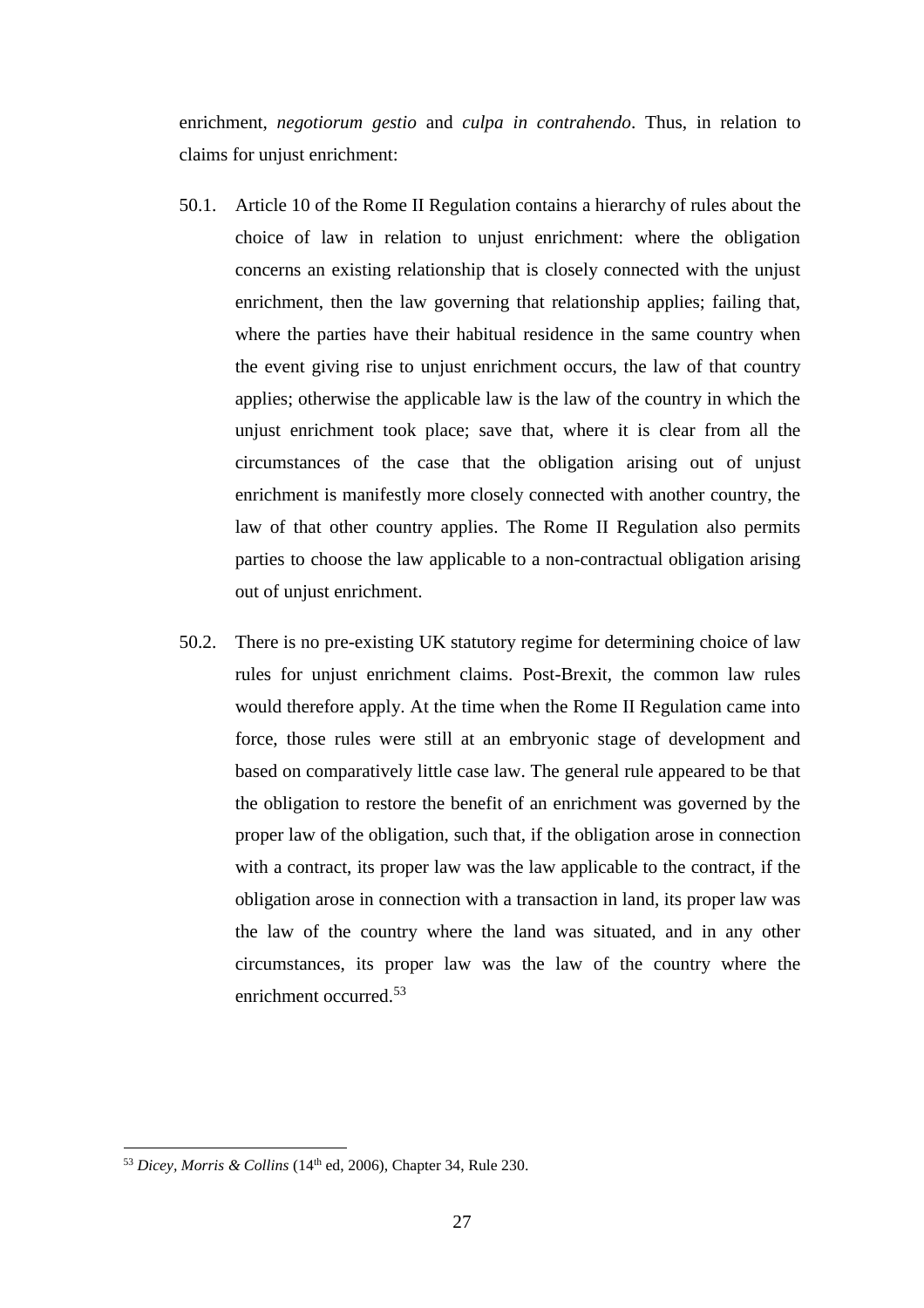#### *Recommendations*

 $\overline{a}$ 

- 51. It would be open to Parliament to legislate to adopt the Rome I and II Regulations as part of English law post-Brexit. Since the Regulations do not depend on reciprocity, this could be achieved by the UK acting unilaterally.
- 52. In light of the possibility, in the choice of law sphere, to fall back on pre-existing domestic legislation and common law rules, there is a less pressing need than in other areas to adopt the existing EU law regime. We nevertheless believe that it would be highly desirable to do so. The maintenance of the current regime would have the great advantage of continuity, would enable the UK to avail of the innovations in the two Regulations, and would avoid the need for potentially complex transitional provisions in the event of a reversion to the pre-existing law. The continued application of the same choice of law rules as the EU would also be likely to safeguard the attractiveness of London as a centre for commercial litigation for EU-based parties.
- 53. The Rome I and II Regulations could be adopted as they stand, or with relatively modest modifications. When the UK acceded to the Rome Convention and opted into the Rome II Regulation, a degree of scepticism was expressed by certain commentators as to necessity for or desirability of EU harmonisation of choice of law rules, and whether the instruments in question were best suited to this purpose.<sup>54</sup> However, insofar as there may be difficulties of interpretation as regards the provisions of either Regulation, we do not consider that these would be readily resolvable by legislative change through Parliament. On that basis, our recommendation is that the Rome I and II Regulations should be adopted as they stand.

<sup>&</sup>lt;sup>54</sup> In relation to the enactment of the 1990 Act, see Hansard, vol. 515, 15 February 1990. In relation to the Rome II Regulation, see the report of the House of Lords European Union Committee, '*The Rome II Regulation: Report with Evidence*', 8th Report of Session 2003-4, 7 April 2004.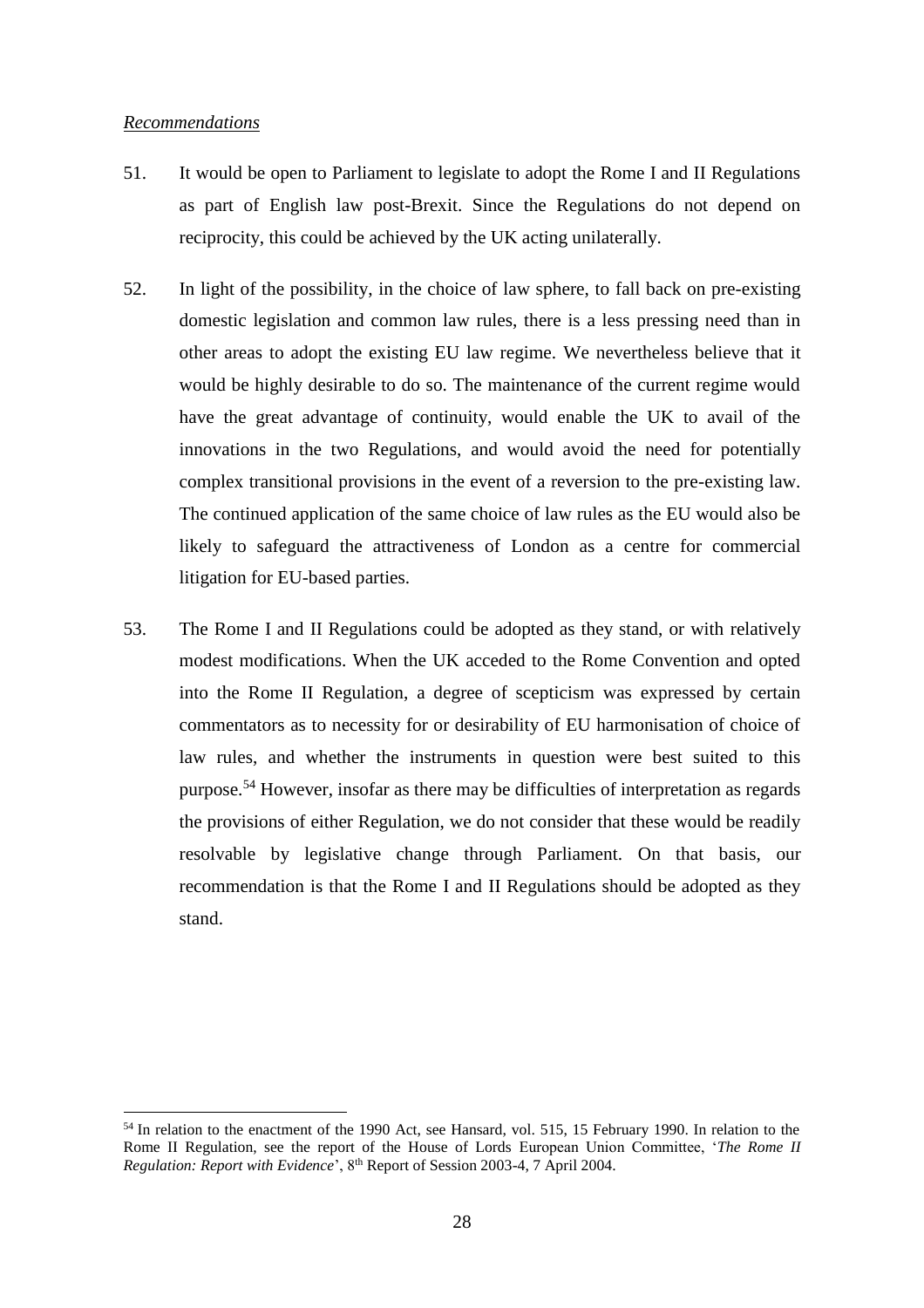### **PART IV: SERVICE OF PROCESS**

#### *The current position*

54. EU law regulates the rules governing the service of process in EU Member States. They are found in an EU Regulation, known as the Service Regulation,<sup>55</sup> which has applied in the UK since 13 November  $2008$ <sup>56</sup> That Regulation governs the transmission of judicial and extrajudicial documents from one Member State for service in another Member State. It operates as an exhaustive code in civil and commercial matters,<sup>57</sup> creating a 'European judicial area' for the free movement of those documents. <sup>58</sup> This is achieved by allowing designated transmitting and receiving agencies in the Member States to effect service between them.<sup>59</sup>

#### *The default position*

 $\overline{a}$ 

55. Due to the fact that this matter is governed by an EU Regulation, the UK's departure from the EU will carry certain immediate consequences for the service of process in both EU Member States and the UK. The primary consequence is that, in the absence of intervening transitional legislation, the Service Regulation will no longer have direct application in the UK at the end of the Article 50 negotiating period. $60$ 

<sup>55</sup> Regulation (EC) No. 1393/2007 [2007] OJ L 324/79. This Regulation was preceded by Regulation (EC) No. 1348/2000 [2000] OJ L 160/37.

<sup>&</sup>lt;sup>56</sup> The Service Regulation was of direct application in the UK from 13 November 2008 (with the exception of Article 23, which applied from 13 August 2008): see Article 26. The previous version of the Service Regulation, Council Regulation (EC) No. 1348/2000, applied in the UK from 31 May 2001.

 $57$  See Article 1(1) of the Service Regulation. The Regulation does not apply to revenue, customs or administrative matters, or to the liability of the State for actions or omissions in the exercise of state authority. Where it applies, a claimant who seeks to serve documents issued in one Member State in the territory of another Member State must do so by the means provided for in the Regulation: *Alder v Orlowska* (Case C-325/11), Judgment of the Court, at [24] and [25]; *Alpha Bank Cyprus Ltd v Si Senh* (Case C-519/13) [2016] 1 WLR 115, at [68]-[70].

<sup>58</sup> See *Alpha Bank Cyprus Ltd v Si Senh* (Case C-519/13) [2016] 1 WLR 115, at [29]; *Alder v Orlowska* (Case C-325/11), Opinion of Advocate General Bot, 20 September 2012, at [3], [33], [35], [38], [41] and [42]; Judgment of the Court, at [29]. See also Recital (2) of the Service Regulation.

<sup>59</sup> Article 2, 4 and 6 of the Service Regulation. Other methods of service are also permitted by the Regulation: see Articles 12-15.

 $60$  This is the effect of Article 50(3) of the TEU, which provides that the TEU and TFEU shall cease to have effect at the end of the negotiating period (i.e. after the expiry of two years, or the entry into force of the withdrawal agreement, whichever happens first). This includes Article 288 of the TFEU, by which EU Regulations gain their binding effect.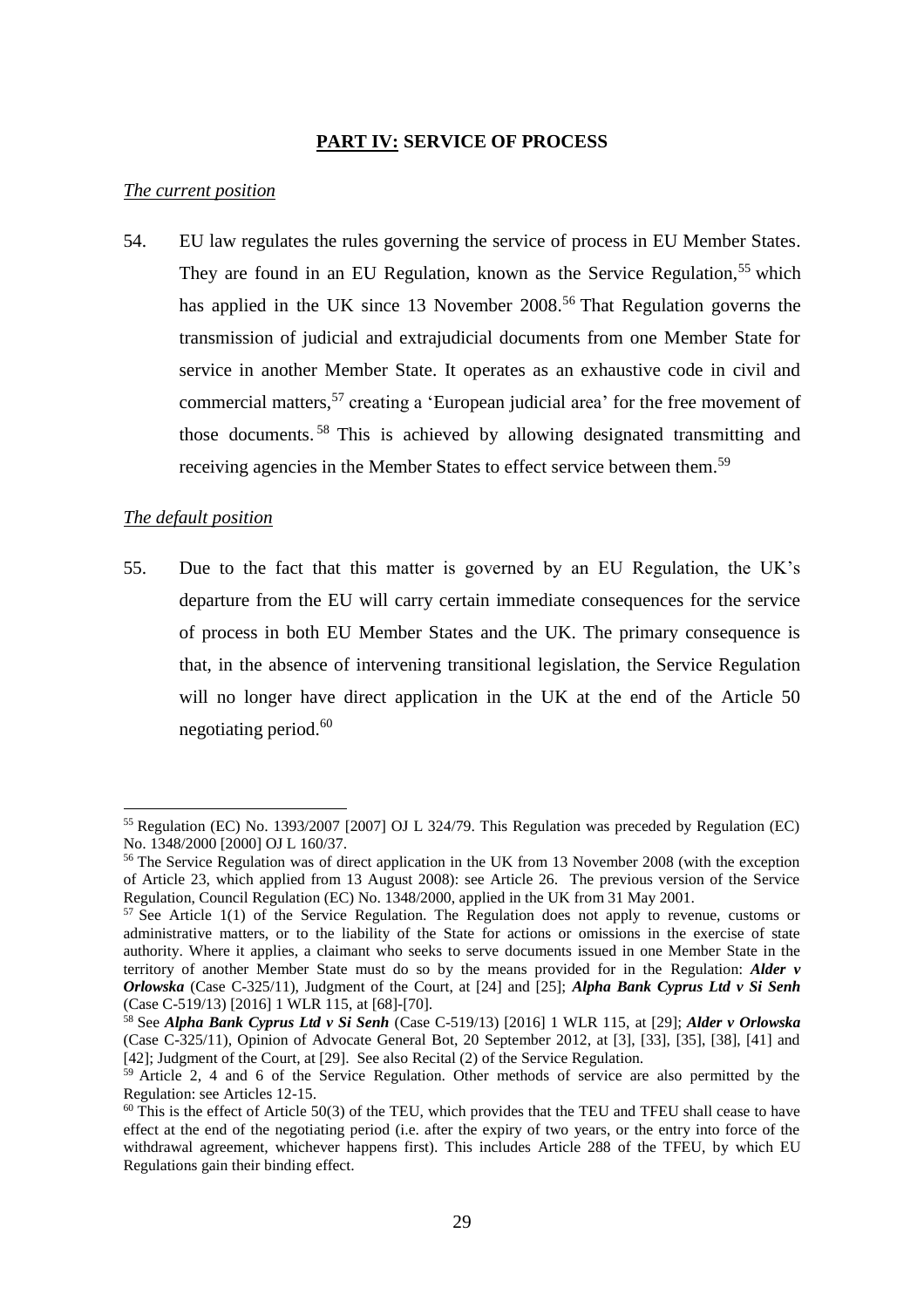- 56. The default position post-Brexit is that the common law rules will apply,  $61$  save to the extent that they are displaced by any applicable bilateral or multilateral treaties. There are two possible sources of such treaty obligations:
	- 56.1. There is an existing multilateral convention, known as the Hague Service Convention, which will apply between the UK and EU Member States. $62$ This is a treaty that the UK has already signed and ratified in its own right,<sup>63</sup> but its application is presently limited by the Service Regulation.<sup>64</sup> It sets out rules by which courts and other competent authorities in a Contracting State may request the assistance of the equivalent institutions in another Contracting State to serve judicial and extrajudicial documents. However, the principal formal means of transmission contemplated by the Convention are generally slow and cumbersome.<sup>65</sup> The permissive nature of the regime also creates a less certain framework.<sup>66</sup>
	- 56.2. There is also a series of bilateral service conventions<sup>67</sup> concluded between the UK and EU Member States that may be engaged, either alone or in

 $\overline{a}$ 

<sup>&</sup>lt;sup>61</sup> These are summarised in Part 6 of the Civil Procedure Rules and include personal service, first class post and fax or other means of electronic communication (CPR PD 6A). Proceedings can also be served on an agent (CPR r. 6.12), by a contractually specified method (CPR r.6.11) or on an authorised solicitor (CPR r. 6.7). There are specific rules with respect to the service of companies under the Companies Act 2006 and CPR Pt. 6.

<sup>62</sup> It presently has 71 Contracting States, including 26 EU Member States. Austria and Malta will shortly become Contracting States. On 10 March 2016, the European Council authorised Austria to sign and ratify and Malta to accede to the Hague Service Convention, which must be done by 31 December 2017: see Council Decision (EU) 2014/424.

<sup>&</sup>lt;sup>63</sup> The UK signed the Convention on 10 December 1965 and ratified the Convention on 17 November 1967. It entered into force in the UK on 10 February 1969. It is presently implemented in domestic law by CPR, r. 6.31(a), (c), 6.40 and 6.42-6.43.

 $64$  See Article 20(1) of the Service Regulation. The Hague Service Convention continues to apply outside the realm of civil and commercial matters and also applies vis-à-vis non-EU Member States.

<sup>&</sup>lt;sup>65</sup> In late 2014, the UK reported to the Hague Conference that the average length of time for the UK's central authority to receive a confirmation of service is reported to be "*around four months plus*": see Synopsis of Responses to the Questionnaire of November 2013 relating to the Service Convention (updated in August 2014), p 26. In practice, it is commonplace for delays to be far more extensive than that.

<sup>66</sup> The Convention's Special Commission has described its "*non-mandatory but exclusive character*": HCCH, '*Conclusions and Recommendations adopted by the Special Commission on the Practical Operation of the Hague Apostille, Evidence and Service Conventions*' (28 October to 4 November 2003), at [73].

 $67$  The UK concluded treaties with 27 different states, including 17 EU Member States: Austria, Belgium, Czechoslovakia, Denmark, Finland, Federal Republic of Germany, France, Greece, Hungary, Italy, Netherlands, Poland, Portugal, Romania, Spain, Sweden and Yugoslavia. It also concluded such a convention with Norway. They are implemented in domestic law by way of CPR, r. 6.31(c), 6.40 and 6.42- 6.43.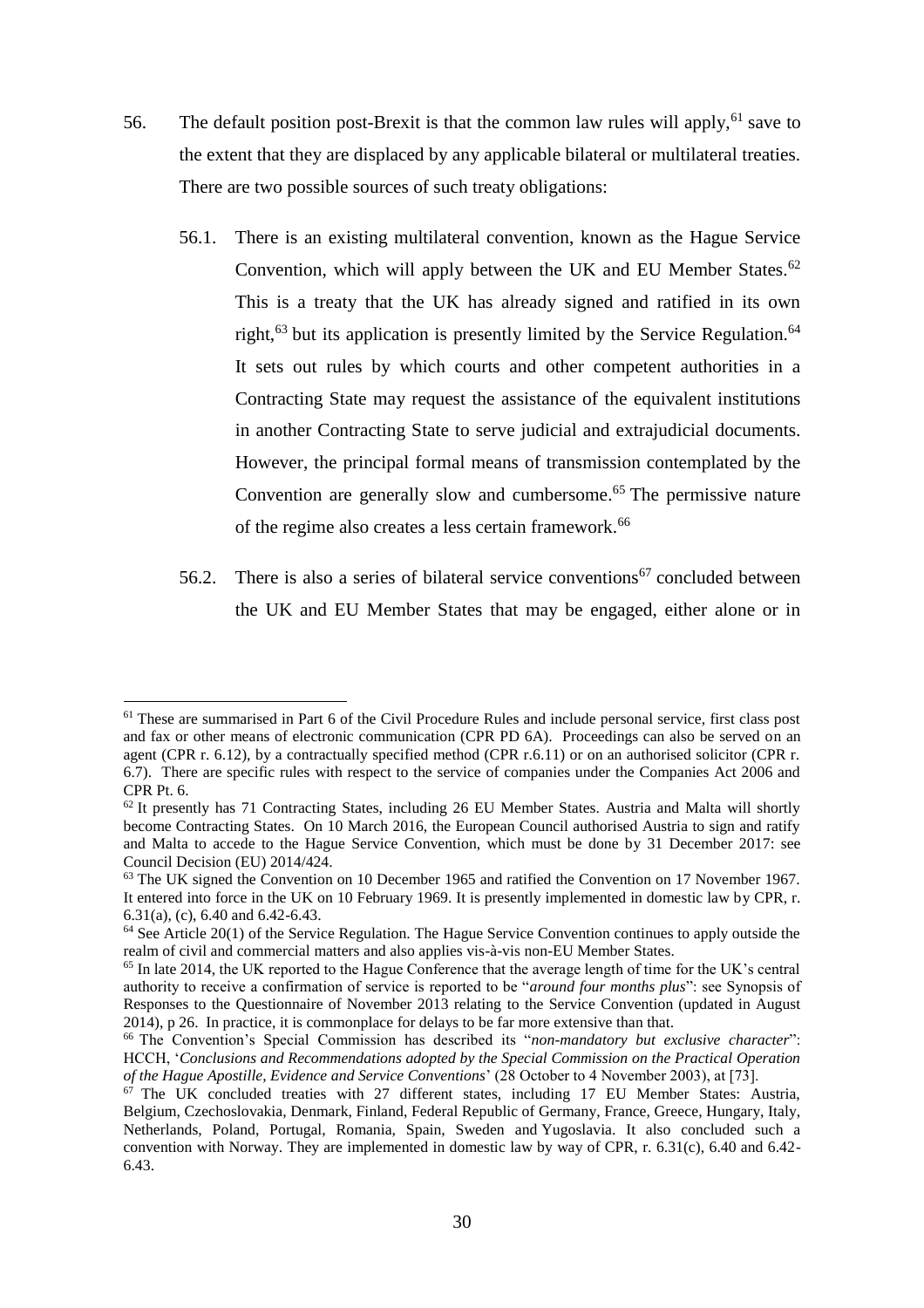combination with the Hague Service Convention.<sup>68</sup> As with the bilateral recognition and enforcement conventions discussed above, there is uncertainty as to whether this regime could properly be said to revive.<sup>69</sup> Its revival would also give rise to a number of practical difficulties.<sup>70</sup>

### *Recommendations*

 $\overline{a}$ 

- 57. Unlike the position for choice of law, it would not be possible for Parliament to legislate to adopt the Service Regulation as part of English law. This is because the Service Regulation functions on a reciprocal basis, which renders the unilateral application of the Regulation impractical. Instead, we believe that the more appropriate course is to conclude a treaty with the  $EU<sup>71</sup>$  to allow for the continued application of the Service Regulation in the UK. This approach would bring the considerable advantage of legal certainty and predictability by providing for the maintenance of a mandatory regime whose rules are clearly prescribed and well understood. It would also complement the maintenance of the jurisdiction and enforcement regime discussed above, as both Regulations seek to facilitate the creation of a common EU judicial space.
- 58. We also recommend that the UK draw on the EU-Denmark Service Agreement as a ready precedent.<sup>72</sup> This is a treaty which was concluded between the European

<sup>&</sup>lt;sup>68</sup> Whilst Article 20(1) states that the Service Regulation prevails over any competing treaty, including the Hague Service Convention, the Hague Service Convention does not prevail over any bilateral equivalent: see Hague Service Convention, Articles 24-25; see also *White Book* (2016), para 60.4.9.

<sup>&</sup>lt;sup>69</sup> For the purposes of considering whether those treaties have been impliedly terminated in accordance with Article 59 of the VCLT, it is noteworthy that the language of Article 20(1) is distinct from Article 68(1) of the BIR Recast and Article 24 of the Rome I Regulation, discussed above. Article 20(1) merely stipulates that the Regulation "*shall prevail over*" other conventions, rather than "*supersede*" or "*replace*" them. On the other hand, it refers to treaties "*concluded by the Member States*" (as opposed to *between* Member States). This could possibly be said to require EU Member States to refuse to apply any bilateral or multilateral treaty (including the Hague Service Convention) vis-à-vis the UK. However, Article 20(1) is unlikely to be interpreted in this way. As the Regulation functions on a reciprocal basis and would no longer apply to the UK, it cannot be properly understood to "*prevail over*" a treaty to which the UK is party.

 $70$  For example, a regime based on a web of historical bilateral conventions is complicated and potentially uncertain, particularly where those conventions contain differing terms and the UK has concluded bilateral conventions with only some Member States. The treaties are also out-dated in many respects.

 $71$  The UK must conclude a separate treaty with Denmark, or conclude a tripartite agreement with the EU and Denmark, in the light of Denmark's opt-out from the justice and home affairs pillar: see the Edinburgh Agreement [1992] OJ C348/1.

 $72$  Agreement between the European Community and the Kingdom of Denmark on the service of judicial and extra-judicial documents in civil and commercial matters, [2005] OJ L/ 300/55, 17 November 2005 ("**EU-Denmark Service Agreement**"). Denmark has since notified the European Commission that it wishes to apply the revised version of the regulation: see [2008] OJ L 331/21, 10 December 2008.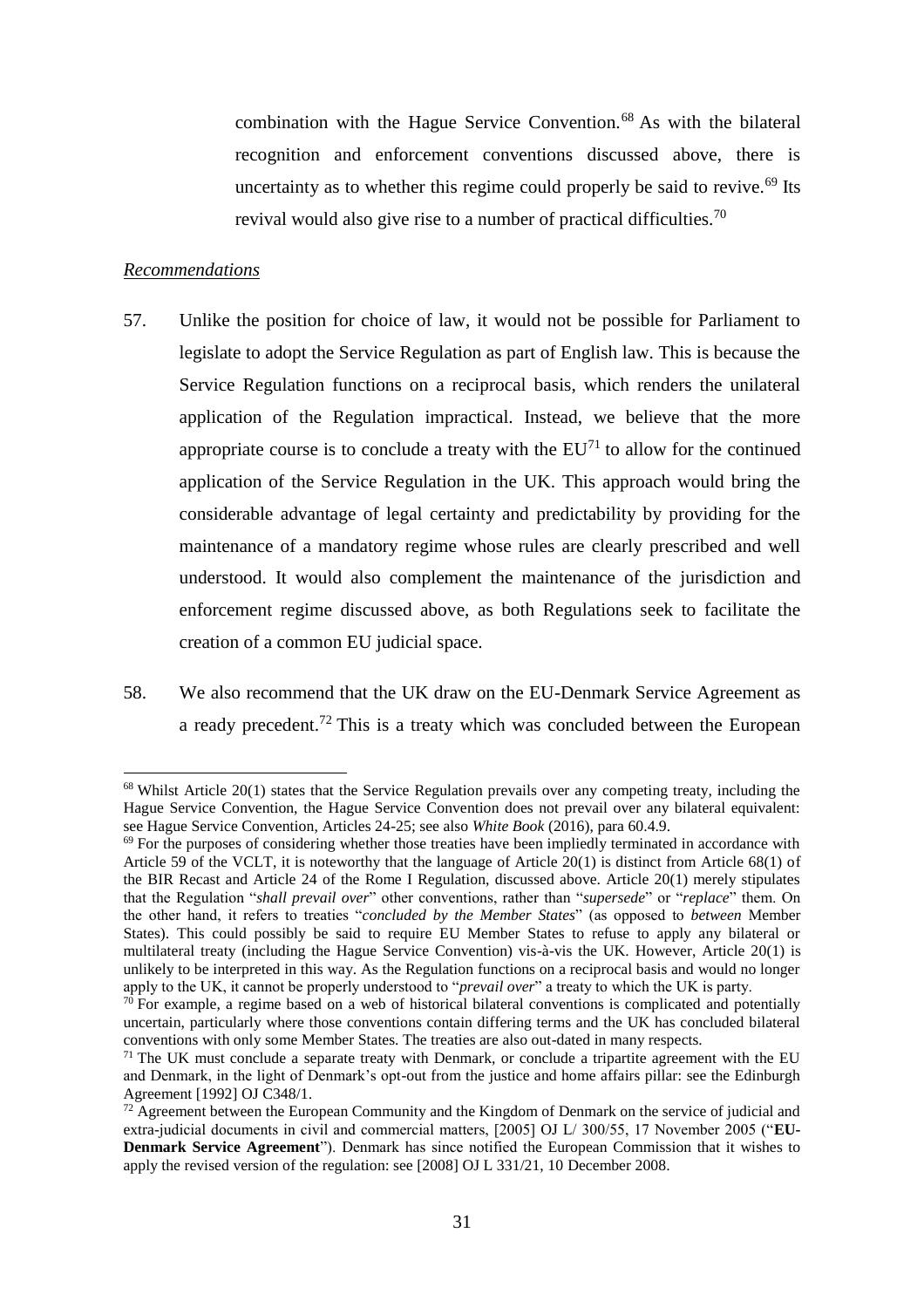Community and Denmark to allow for the application of the previous version of the Service Regulation in Denmark (which was in force at the time).<sup>73</sup> Unusually for a treaty, it contains a useful mechanism by which it can be flexibly updated in the event of future reform.<sup>74</sup>

59. This instrument could be consolidated with an equivalent arrangement as to jurisdiction and the recognition and enforcement of judgments, or it could be pursued as a separate treaty. Whichever form is selected, the UK will need to negotiate a dispute resolution mechanism in respect of the interpretation and application of the treaty, which is a function presently served by the CJEU in the EU-Denmark service arrangement.<sup>75</sup> However, it may be that there is little scope for a substantially modified agreement as between the EU and the UK in respect of this mechanism, if the UK wishes to continue to participate in the homogenised EU judicial space.<sup>76</sup>

 $\overline{a}$ <sup>73</sup> EU-Denmark Service Agreement, Article 2(1).

<sup>74</sup> EU-Denmark Service Agreement, Article 3(2)-(6).

<sup>75</sup> Article 6(2) of the EU-Denmark Service Agreement obliges the Danish courts to "*take due account*" of relevant CJEU rulings. Article 6(1) also allows a Danish court to make a reference to the CJEU in a form of a mechanism equivalent to Article 267 of the TFEU, but this option would not be available to an English court unless specific agreement were reached to that effect.

<sup>76</sup> Indeed, the intention of the EU-Denmark Service Agreement is "*to arrive at a uniform application and interpretation*" of the relevant European instruments, rather than to create a freestanding bilateral regime: Article 1(1).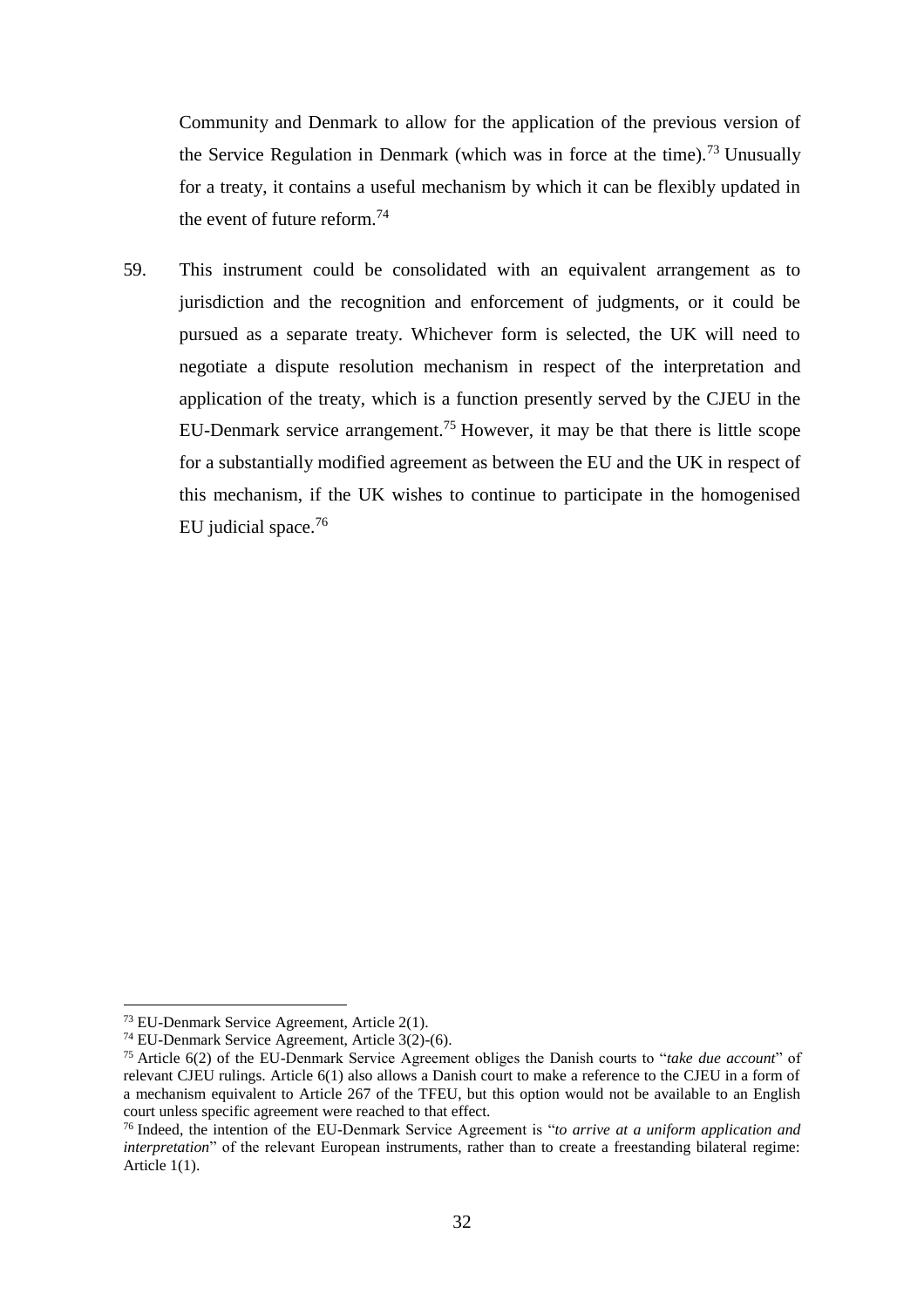### **PART V: JUDICIAL ASSISTANCE IN THE TAKING OF EVIDENCE WITHIN THE EU**

- 60. The ability of an English court, irrespective of EU regulation, to seek the assistance of a foreign court in obtaining relevant evidence for trial from nonparties to litigation has a history going back several hundred years. The exchange of Letters Rogatory, of which a Letter of Request (i.e. for Evidence) is but one variant, is a well-known international procedure employed by many States around the world.
- 61. It is useful to highlight the two different perspectives involved: outwards Letters of Request involve requesting evidence from a foreign jurisdiction for use in an English court, whereas inwards Letters of Request involve a foreign court requesting evidence that is within the jurisdiction of the English court for use in that foreign court. This has the potential to give rise to certain differences in treatment from one jurisdiction to another if there are not uniform rules, i.e. by way of bilateral or multilateral arrangement. As between the EU Member States, however, this is another area which has now been harmonised through Council Regulation (EC) No. 1206/2001<sup>77</sup> (the "**Taking of Evidence Regulation**"). Thus, in order to assist in the functioning of the single market, there is essentially no difference between how outwards and inwards Letters of Requests are treated within the EU. This therefore gives rise to the question as to whether it is possible and desirable to maintain the current EU regime, or to fall back upon previously existing arrangements.
- 62. In our view, the existing EU regime is little used and provides only limited practical advantages over arrangements which are in place with regard to non-EU States. The overall impact and importance of these EU arrangements are thus limited, and, albeit not inconsequential, no great political capital should be spent on attempting to retain them.
- 63. However, the existing EU regime could certainly be retained if need be. As regards inwards Letters of Request, this could be done on a unilateral basis within English

<sup>77</sup> Council Regulation (EC) No. 1206/2001 of 28 May 2001 on cooperation between the courts of the Member States in the taking of evidence in civil or commercial matters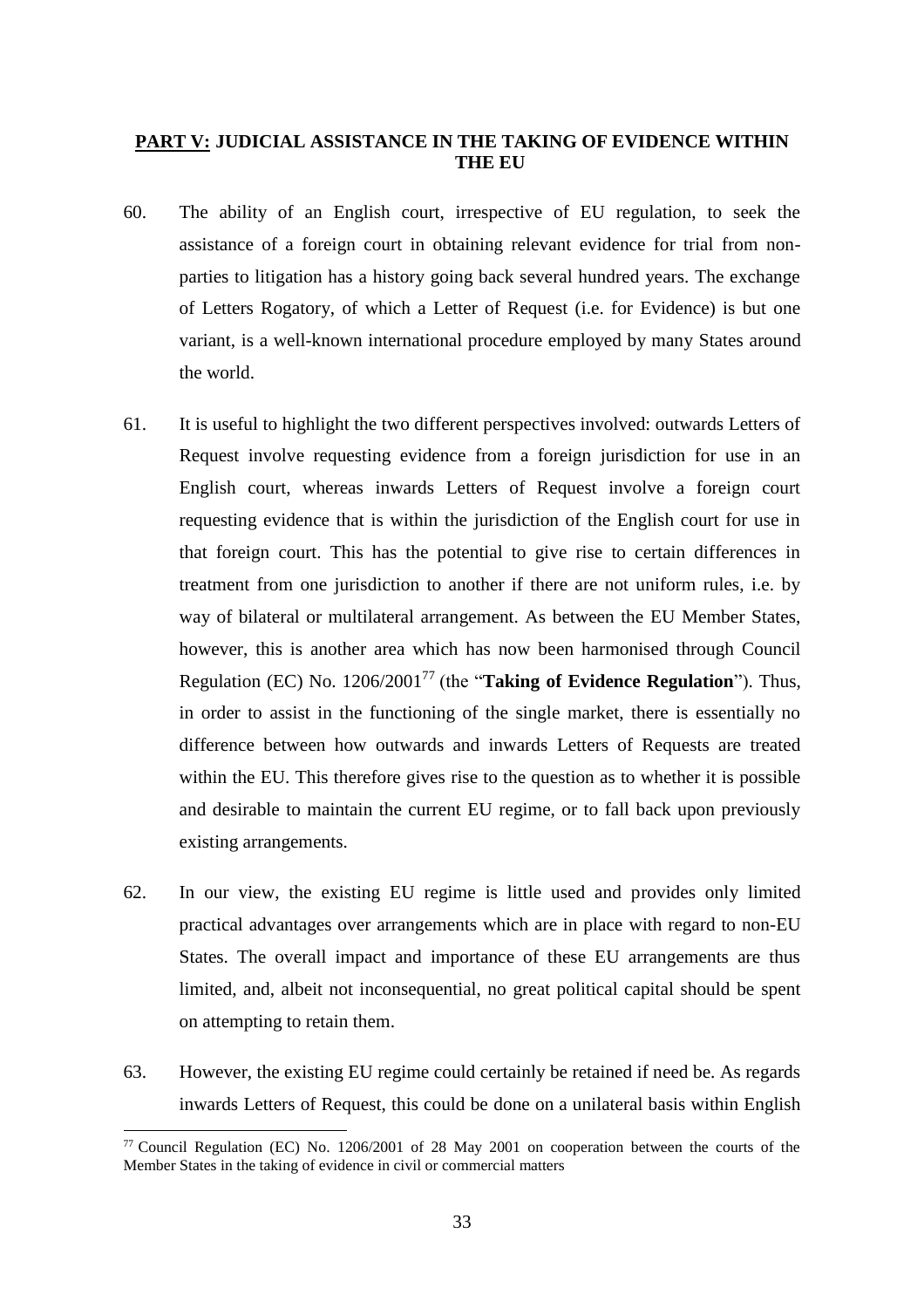law; however, this would not achieve reciprocal treatment for parties litigating in England and Wales, making outwards Letters of Request to courts in EU Member States.

64. The procedures applicable in EU Member States would, in the absence of agreement, be more variable than at present and obtaining answers to the relevant local law questions before issuing an application in an English court for an outwards request could be burdensome for parties. Therefore, policy makers should give some thought as to whether individual Member States should be invited to enshrine the European regime in their own domestic law for the benefit of the UK, on the basis that the UK would continue to do the same in relation to inwards requests from that Member State. The regulation of a position *vis-à-vis* (what would then be) a non-EU State does not appear to be a question of EU law which would require a common position to be agreed at EU level. Nevertheless, if Treaty arrangements are under negotiation which make provision for the position in relation to jurisdiction and judgments and the service of proceedings as outlined above, similar provision for the taking of evidence could also be pursued in parallel.

### *The Current EU Regime*

- 65. The Taking of Evidence Regulation applies to all EU Member States except Denmark (the "**Regulation States**"). Denmark, like the UK, enjoys an opt-out from "*justice*" matters. Unlike the UK, however, and despite its moves towards harmonisation in other areas (e.g. jurisdiction and judgments under the EU-Denmark Agreement), it did not decide to participate in this area.
- 66. The most important features of the Taking of Evidence Regulation are as follows:
	- 66.1. Under the Taking of Evidence Regulation, courts in one Regulation State may request the competent court of another Regulation State to take evidence, or may request permission to take evidence directly in another Regulation State.
	- 66.2. Requests under the Taking of Evidence Regulation are streamlined by requiring court-to-court transmission of common forms (Form A or Form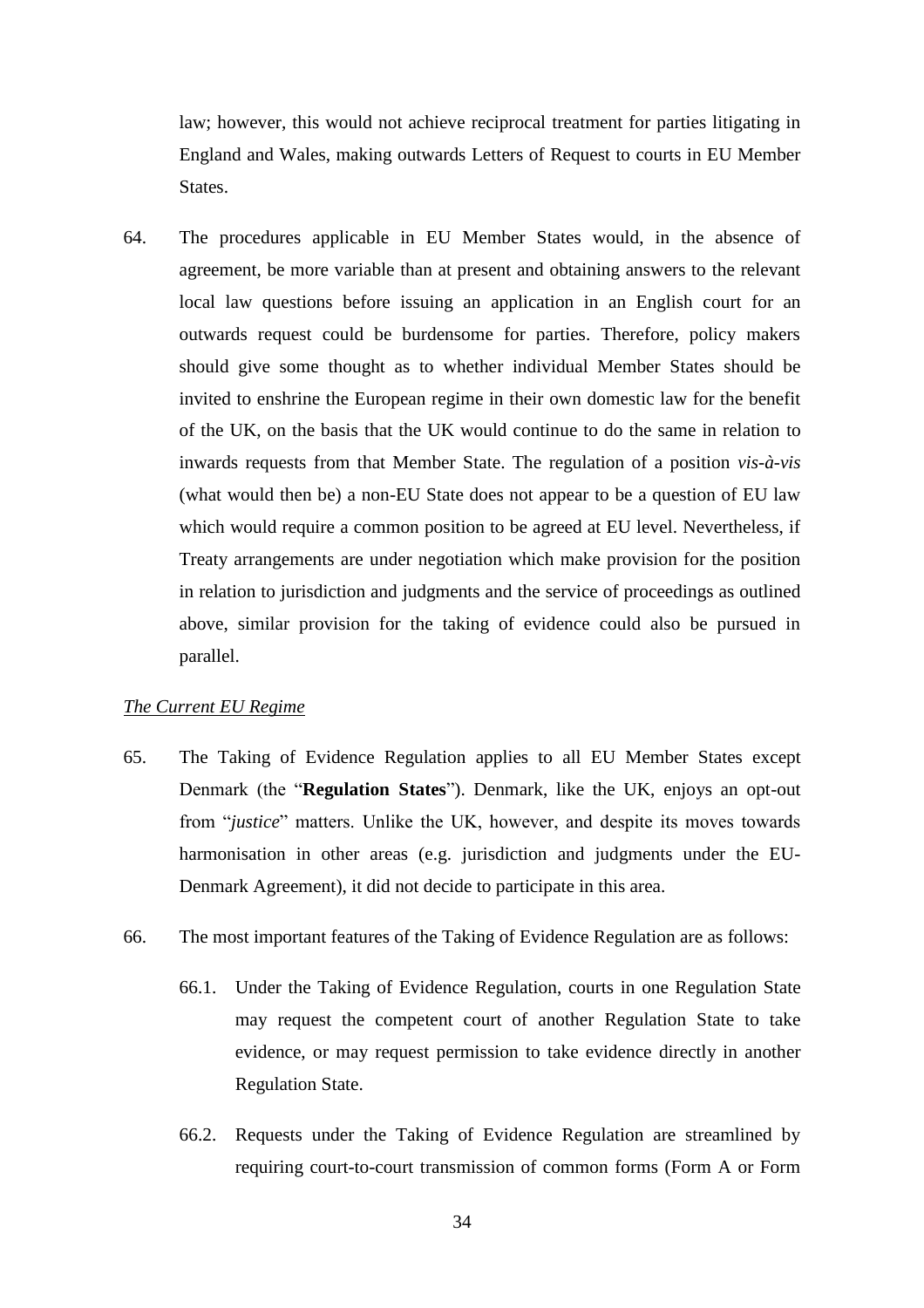I), which are annexed to the Regulation. The receiving court either ensures that the request is executed or informs the requesting court as to why it has not been possible to execute the request, again using common forms.

66.3. Additionally, the Taking of Evidence Regulation aims for a turnaround time of 90 days from receipt of request to the provision of the relevant evidence to the requesting court.

### *The Non-EU Regime to be applied in the Absence of a Replacement Regime*

- 67. The Taking of Evidence Regulation is not the only international instrument governing the taking of evidence. Many countries<sup>78</sup> are also party to the Hague Convention of 18 March 1970 on taking evidence abroad in civil and commercial matters (the "**Hague Evidence Convention**"), and the UK in addition has bilateral conventions with numerous countries.<sup>79</sup> At present, these rules have been mostly<sup>80</sup> displaced by the Taking of Evidence Regulation as between the UK and the other Member States. On the assumption that no replacement regime is introduced, the position is likely to be as follows.
- 68. In relation to outwards Letters of Requests:
	- 68.1. With the exception of Austria, Belgium and Ireland, all other EU Member States are party to the Hague Evidence Convention, which as a default position would or could regulate the position where there was an outwards Letter of Request to those countries. However, according to the status table, $81$ <sup>the UK</sup> has not yet accepted the accessions of Croatia, Hungary, Lithuania, Malta, Romania and Slovenia, which would need to be done in order to ensure that UK requests are treated in accordance with the rules set out in the Hague Evidence Convention in those countries.

<sup>78</sup> Para 34.13.8 of the White Book identifies 55 such countries, in addition to the UK.

<sup>79</sup> Para 34.13.7 of the White Book identifies 26 such countries.

<sup>80</sup> In Case C-332/11 *ProRail BV*, the CJEU (First Chamber) held that the Taking of Evidence Regulation was aimed to facilitate and improve the taking of evidence and therefore did not occupy the field to the exclusion of all other arrangements for the taking of evidence.

<sup>81</sup> <https://assets.hcch.net/docs/f094fd72-6213-4950-96ea-955f41a311eb.pdf>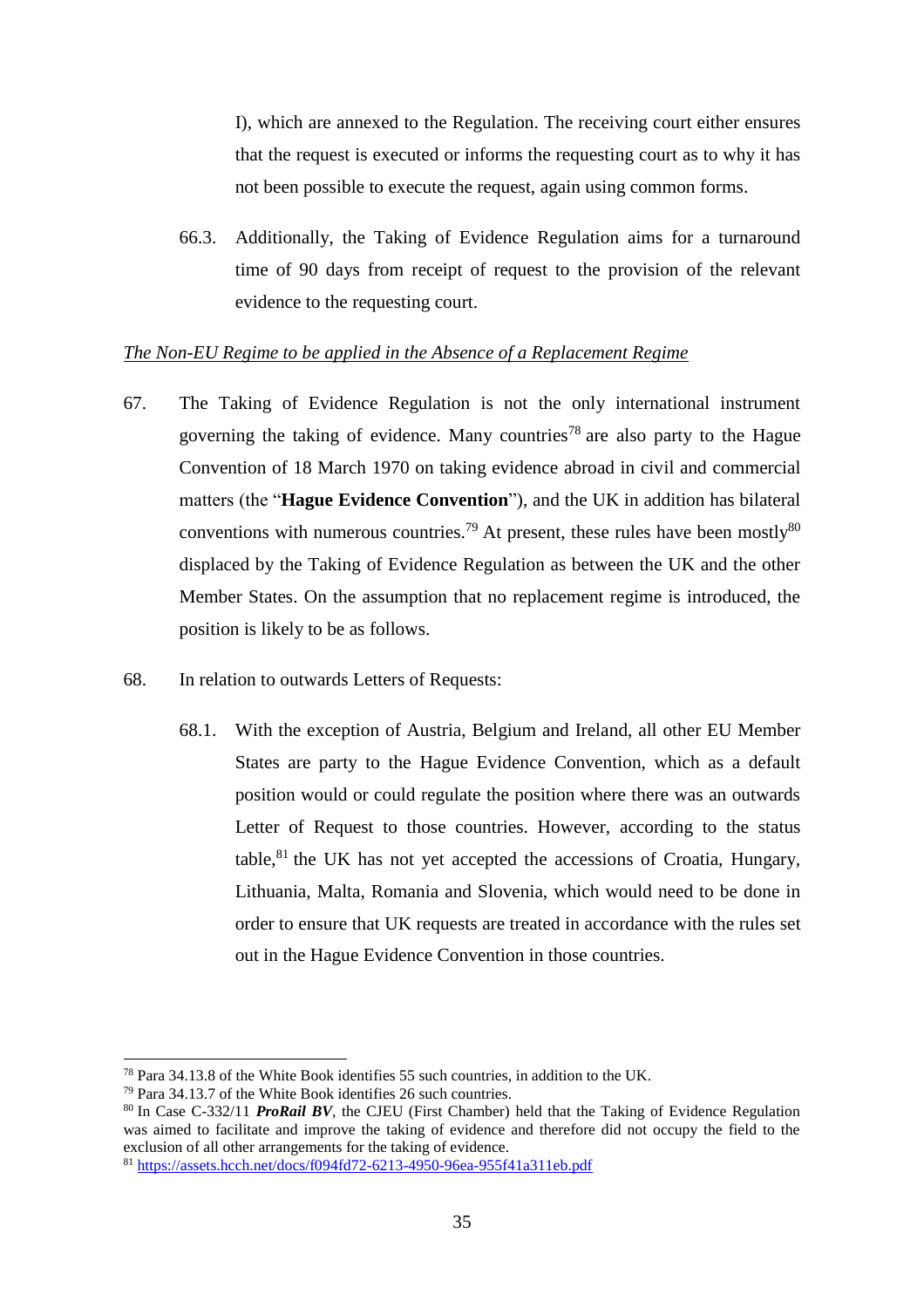- 68.2. Assuming they have continued application,  $82$  the UK has (very old) bilateral conventions with Austria and Belgium, which, as a default position, would regulate the position where there was an outwards Letter of Request to those countries.
- 68.3. Ireland appears to be alone in having no international arrangement with the UK which is applicable. An outwards Letter of Request to Ireland is governed in the Irish system by the Foreign Tribunals Evidence Act 1856 and Order 39 of the Rules of the Superior Courts. This statutory regime was that previously used in the UK until the Hague Evidence Convention was incorporated into UK law by the Evidence (Proceedings in Other Jurisdictions) Act 1975 (the "**1975 Act**") and is more limited than it as regards the types of evidence available to be taken.
- 69. In relation to inwards Letters of Request, the position is much simpler. The 1975 Act does not distinguish between requests which come from a State party to the Hague Evidence Convention, a bilateral convention, or even a State with which there is no convention at all. In practice, therefore, inwards Requests from all EU States would be treated in the same way,  $83$  i.e. the way non-EU requests are currently treated (assuming no legislative changes are made).

### *Assessing the value of the Taking of Evidence Regulation*

 $\overline{a}$ 

70. There are no substantial differences in the scope of the Taking of Evidence Regulation and the Hague Evidence Convention.<sup>84</sup> The general approach under

<sup>82</sup> Article 21 (1) of the Taking of Evidence Regulation states "*1. This Regulation shall, in relation to matters to which it applies, prevail over other provisions contained in bilateral or multilateral agreements or arrangements concluded by the Member States and in particular the Hague Convention of 1 March 1954 on Civil Procedure and the Hague Convention of 18 March 1970 on the Taking of Evidence Abroad in Civil or Commercial Matters, in relations between the Member States party thereto…*" but does not prescribe their termination.

<sup>&</sup>lt;sup>83</sup> Subject to a very narrow exception where the bilateral arrangement in question might be wider and thus more generous than the 1975 Act.

<sup>84</sup> Compare Article 1 of the Taking of Evidence Regulation and Article 1 of the Hague Evidence Convention. Both instruments apply "*in civil or commercial matters*", and only for evidence intended to be used in "*commenced or contemplated*" judicial proceedings. See also the opinion of Advocate-General Kokott in *Tedesco v Tomasoni Fittings srl* (Case C-175/06). In non-EU cases, a consistent line of case law interpreting the 1975 Act, (and applying this view by analogy to outward requests), has denied the ability of a party to seek a disclosure order against a non-party, instead limiting document production orders to those which comply with an extremely restrictive "*individual documents, separately described*" test. This,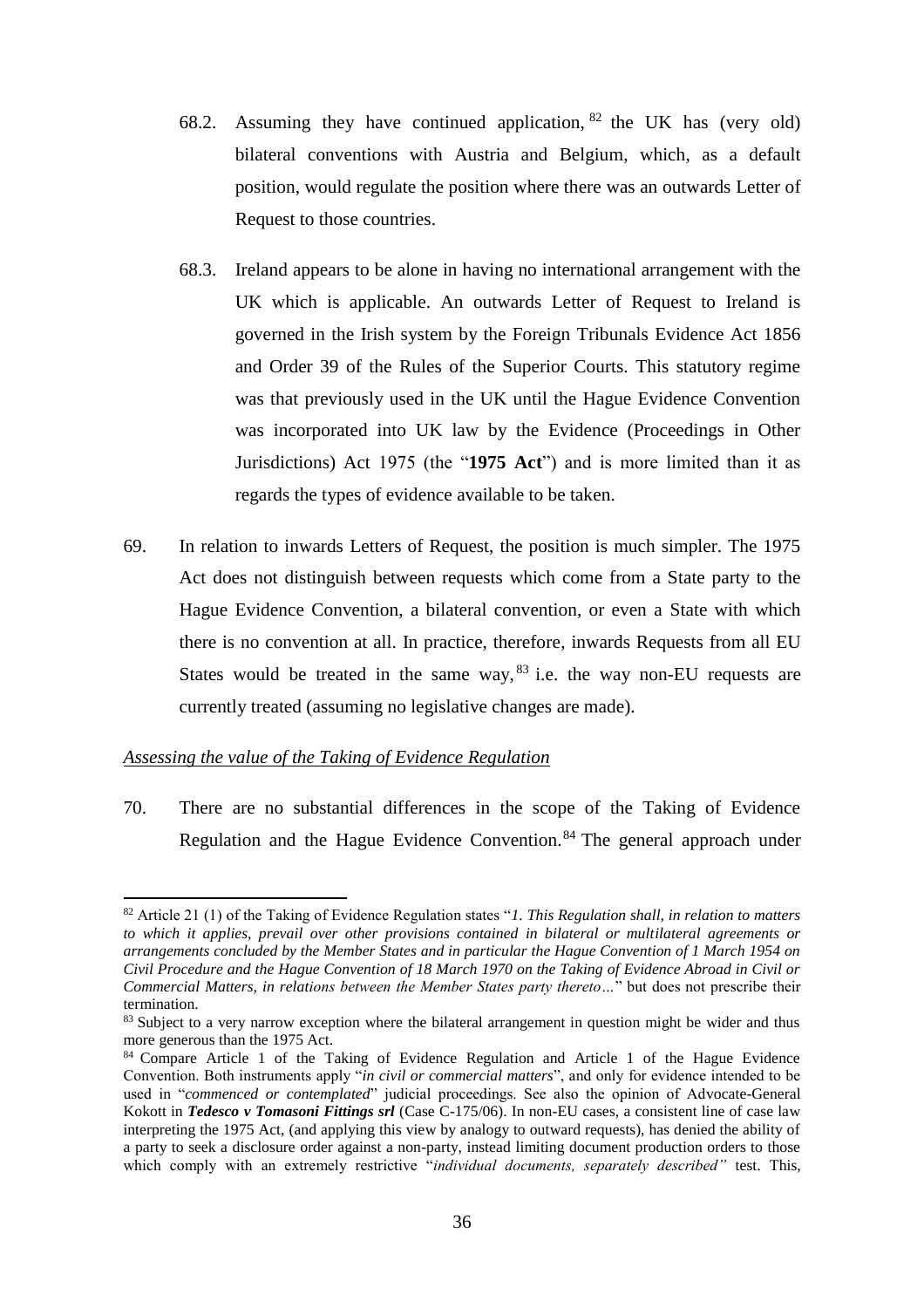each is broadly similar.<sup>85</sup> There are also no substantial differences in the procedure applicable for obtaining orders under these two instruments. Where, on the application of a party, a request is to be made that a person be examined out of the jurisdiction under the Hague Evidence Convention or a bilateral convention, and that person is not in a Regulation State, CPR r. 34.13 applies. Where the person is in a Regulation State, CPR r. 34.23 applies. In either case, such examination may be accompanied by an order that the person produce certain specified documents (or categories of documents),  $86$  or involve oral examination or document production alone, or involve the production of a variety of different types of evidence.<sup>87</sup>

71. A search of Westlaw for the keywords "*taking of evidence*" and "*1206/2001*" returns a mere 24 results, of which 8 are cases before the Court of Justice. This provides support for the view that the Taking of Evidence Regulation is not widely used before English courts. The other explanation, that the Taking of Evidence Regulation is often used and is used so seamlessly as never to attract reported cases, is rather less likely. In particular, it is notable that the Commission's report into the functioning of the Regulation in 2007 concluded:

## "*LIMITED APPLICATION OF A LITTLE-KNOWN REGULATORY INSTRUMENT.*

*Across all the replies to the three questionnaires, we saw a large number of respondents opting for "difficult to say" and "don't know / no answer".* 

however, is more a defect of English law rather than an advantage of the Taking of Evidence Regulation (which has no such restriction).

<sup>&</sup>lt;sup>85</sup> For example, in relation to translations, informing requesting court as to execution problems, execution in accordance with the requested court's procedures but following special requests if possible, presence of parties and potentially judicial representatives, use of coercive measures, effects given to privilege or similar duties, refusal if not within the functions of the judiciary, non-reimbursement of taxes or costs but provision for expert and interpreter's fees.

<sup>86</sup> See CPR r. 34.8(4) on depositions: "*The order may require the production of any document which the court considers is necessary for the purposes of the examination*".

<sup>87</sup> See the 1975 Act, s2(2): "*Without prejudice to the generality of subsection (1) above but subject to the provisions of this section, an order under this section may, in particular, make provision— (a)for the examination of witnesses, either orally or in writing; (b)for the production of documents; (c)for the inspection, photographing, preservation, custody or detention of any property; (d)for the taking of samples of any property and the carrying out of any experiments on or with any property; (e)for the medical examination of any person; (f)without prejudice to paragraph (e) above, for the taking and testing of samples of blood from any person*", and in the context of Taking of Evidence Regulation in particular: *Sayers v SmithKline Beecham Plc* [2004] EWHC 1098 (QB) ("*preservation, disclosure and inspection of the data underlying various tests commissioned on behalf of the Claimants and relied upon by the Claimants' experts in their reports*").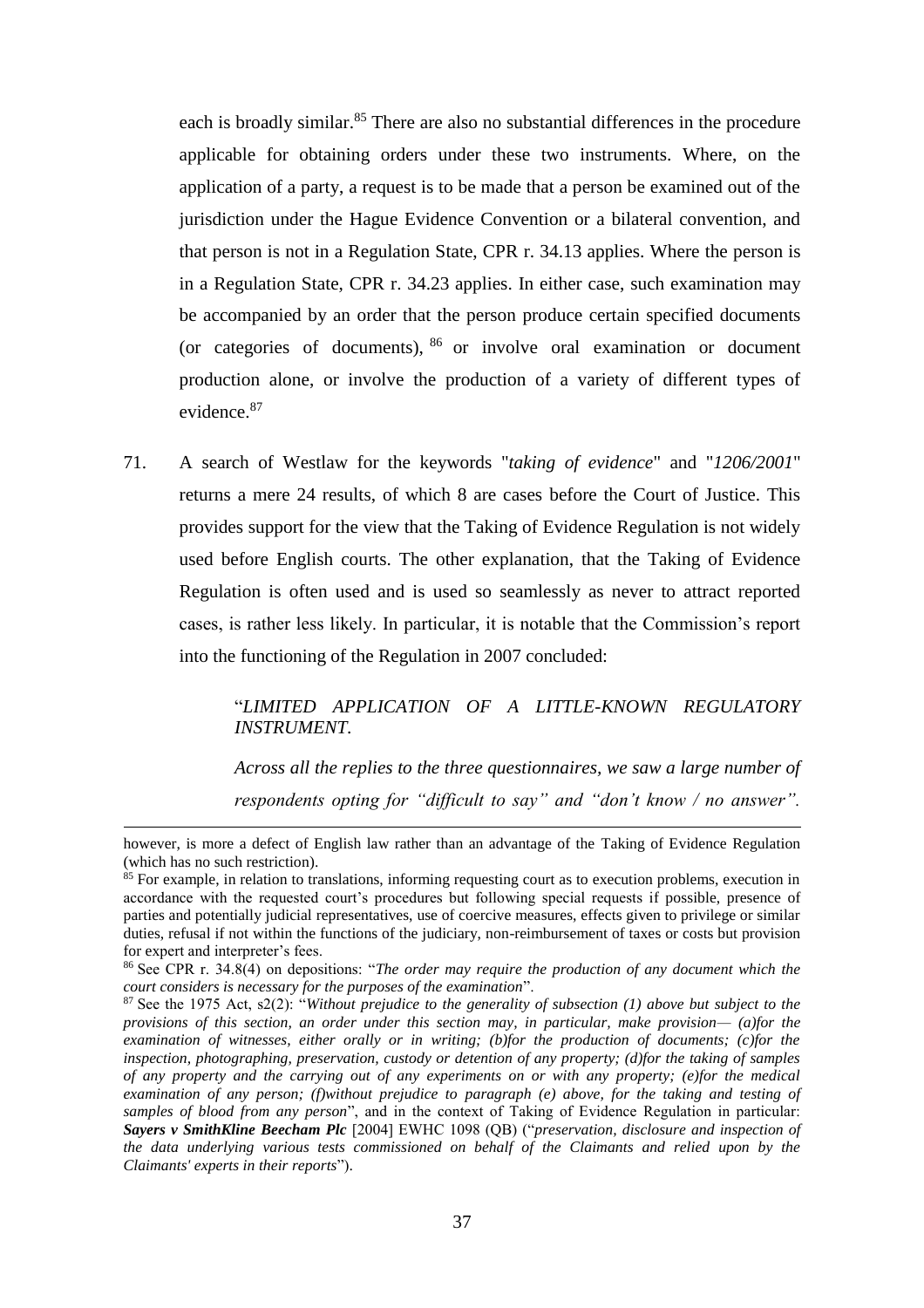*This fact demonstrates that the facilities offered by the Regulation have not been greatly used, a point that was also made clear in the replies relating to the number of applications for the taking of evidence submitted in accordance with the Regulation. This limited application appears to be attributable either to legal practitioners' lack of familiarity with the instrument or to the difficulty of changing previous, well established habits.*" 88

Whilst the Report optimistically suggested that this might be attributable to the Taking of Evidence Regulation being new, it may be the case that this attitude has not really changed, at least in the UK.

- 72. Four issues might be of concern if the Taking of Evidence Regulation were to fall away without replacement:
	- 72.1. First, as compared to the use of common forms for request and response under the Taking of Evidence Regulation, there is a diversity of regimes that are otherwise potentially applicable in different EU Member States, as set out above, and the potential for an attendant increase in costs for parties attempting to ensure compliance with local rules.
	- 72.2. Second, as compared to the speed recommended for dealing with requests under the Taking of Evidence Regulation (i.e. 90 days), which the Commission report suggested were generally met (albeit not by the UK), there is no particular target being set out in the Hague Evidence Convention, which is often slower.
	- 72.3. Third, clearer rights for the party representatives to actually participate in the examination are available under the Taking of Evidence Regulation, <sup>89</sup> as compared with the more ambiguous right to be "*present*" under the Hague Evidence Convention. 90

 $\overline{a}$ 

<sup>88</sup> [http://ec.europa.eu/civiljustice/publications/docs/final\\_report\\_ec\\_1206\\_2001\\_a\\_09032007.pdf](http://ec.europa.eu/civiljustice/publications/docs/final_report_ec_1206_2001_a_09032007.pdf) at p. 6.

<sup>89</sup> See Art 11.

<sup>90</sup> See Art 7.